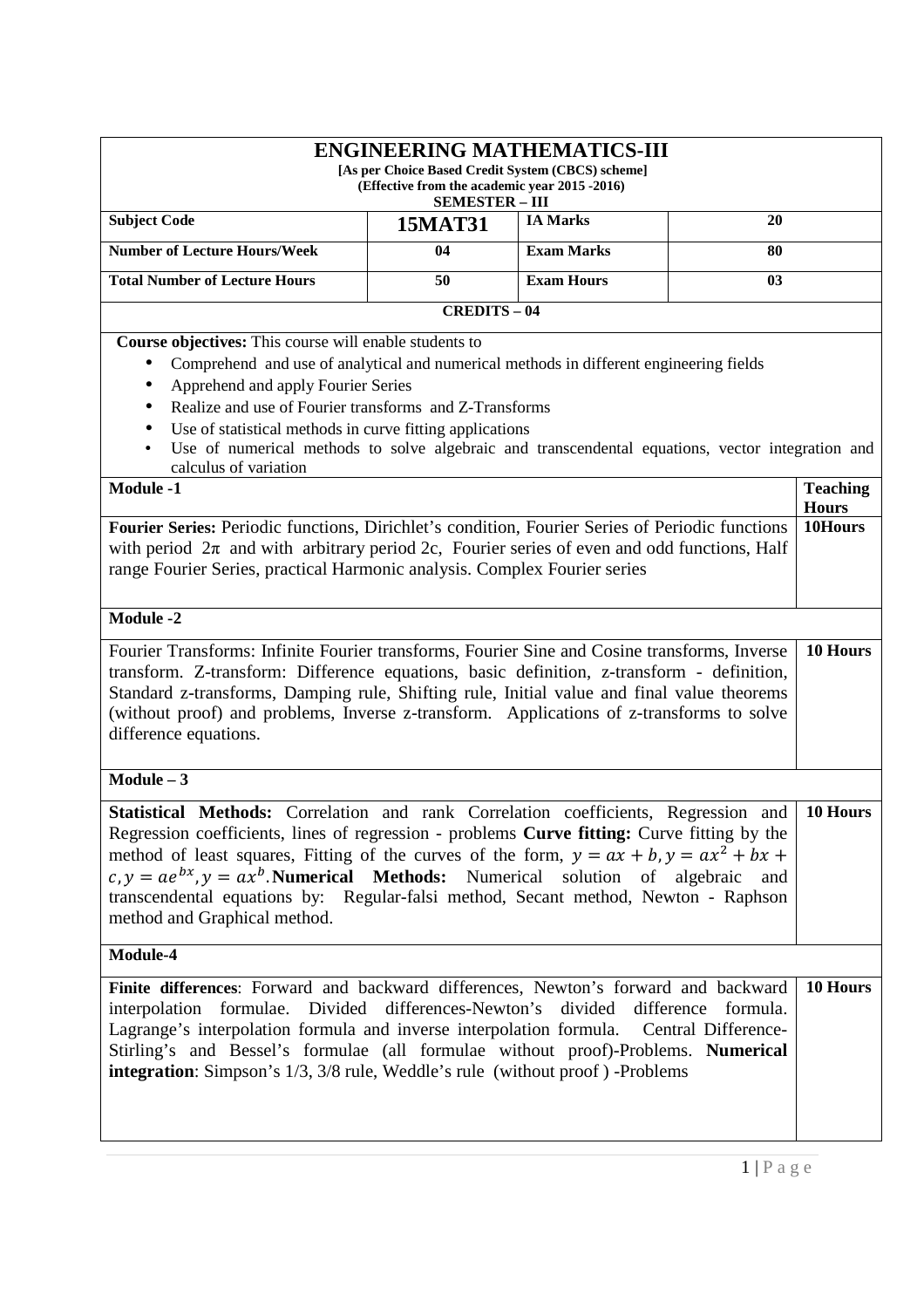| Module-5                                                                                                                                                                                                                                                                                                                                                                                            |  |  |  |
|-----------------------------------------------------------------------------------------------------------------------------------------------------------------------------------------------------------------------------------------------------------------------------------------------------------------------------------------------------------------------------------------------------|--|--|--|
| 10 Hours<br>Vector integration: Line integrals-definition and problems, surface and volume integrals-<br>definition, Green's theorem in a plane, Stokes and Gauss-divergence theorem (without proof)<br>and problems.<br>Calculus of Variations: Variation of function and Functional, variational problems, Euler's<br>equation, Geodesics, minimal surface of revolution, hanging chain, problems |  |  |  |
| <b>Course outcomes:</b>                                                                                                                                                                                                                                                                                                                                                                             |  |  |  |
| After Studying this course, students will be able to                                                                                                                                                                                                                                                                                                                                                |  |  |  |
| Use of periodic signals and Fourier series to analyze circuits                                                                                                                                                                                                                                                                                                                                      |  |  |  |
| Explain the general linear system theory for continuous-time signals and systems using the Fourier<br>$\bullet$<br>Transform                                                                                                                                                                                                                                                                        |  |  |  |
| Analyze discrete-time systems using convolution and the z-transform                                                                                                                                                                                                                                                                                                                                 |  |  |  |
| Use appropriate numerical methods to solve algebraic and transcendental equations and also to calculate a<br>definite integral                                                                                                                                                                                                                                                                      |  |  |  |
| Use curl and divergence of a vector function in three dimensions, as well as apply the Green's Theorem,<br>Divergence Theorem and Stokes' theorem in various applications                                                                                                                                                                                                                           |  |  |  |
| Solve the simple problem of the calculus of variations                                                                                                                                                                                                                                                                                                                                              |  |  |  |
| <b>Graduate Attributes (as per NBA)</b>                                                                                                                                                                                                                                                                                                                                                             |  |  |  |
| 1. Engineering Knowledge                                                                                                                                                                                                                                                                                                                                                                            |  |  |  |
| 2. Problem Analysis                                                                                                                                                                                                                                                                                                                                                                                 |  |  |  |
| 3. Life-Long Learning                                                                                                                                                                                                                                                                                                                                                                               |  |  |  |
| <b>Conduct Investigations of Complex Problems</b><br>4.                                                                                                                                                                                                                                                                                                                                             |  |  |  |
| <b>Question paper pattern:</b>                                                                                                                                                                                                                                                                                                                                                                      |  |  |  |
| The question paper will have ten questions.                                                                                                                                                                                                                                                                                                                                                         |  |  |  |
| There will be 2 questions from each module.                                                                                                                                                                                                                                                                                                                                                         |  |  |  |
| Each question will have questions covering all the topics under a module.                                                                                                                                                                                                                                                                                                                           |  |  |  |
| The students will have to answer 5 full questions, selecting one full question from each module.                                                                                                                                                                                                                                                                                                    |  |  |  |
| <b>Text Books:</b>                                                                                                                                                                                                                                                                                                                                                                                  |  |  |  |
| 1. B. S. Grewal," Higher Engineering Mathematics", Khanna publishers, 42nd edition, 2013.<br>2. B.V. Ramana "Higher Engineering Mathematics" Tata McGraw-Hill, 2006.                                                                                                                                                                                                                                |  |  |  |
| <b>Reference Books:</b>                                                                                                                                                                                                                                                                                                                                                                             |  |  |  |
| 1. N. P. Bali and Manish Goyal, "A text book of Engineering mathematics", Laxmi publications, latest<br>edition.                                                                                                                                                                                                                                                                                    |  |  |  |
| 2. Kreyszig, "Advanced Engineering Mathematics" - 9th edition, Wiley.                                                                                                                                                                                                                                                                                                                               |  |  |  |
| H. K Dass and Er. Rajnish Verma , "Higher Engineering Mathematics", S. Chand, 1st ed.<br>3.                                                                                                                                                                                                                                                                                                         |  |  |  |
|                                                                                                                                                                                                                                                                                                                                                                                                     |  |  |  |
|                                                                                                                                                                                                                                                                                                                                                                                                     |  |  |  |
|                                                                                                                                                                                                                                                                                                                                                                                                     |  |  |  |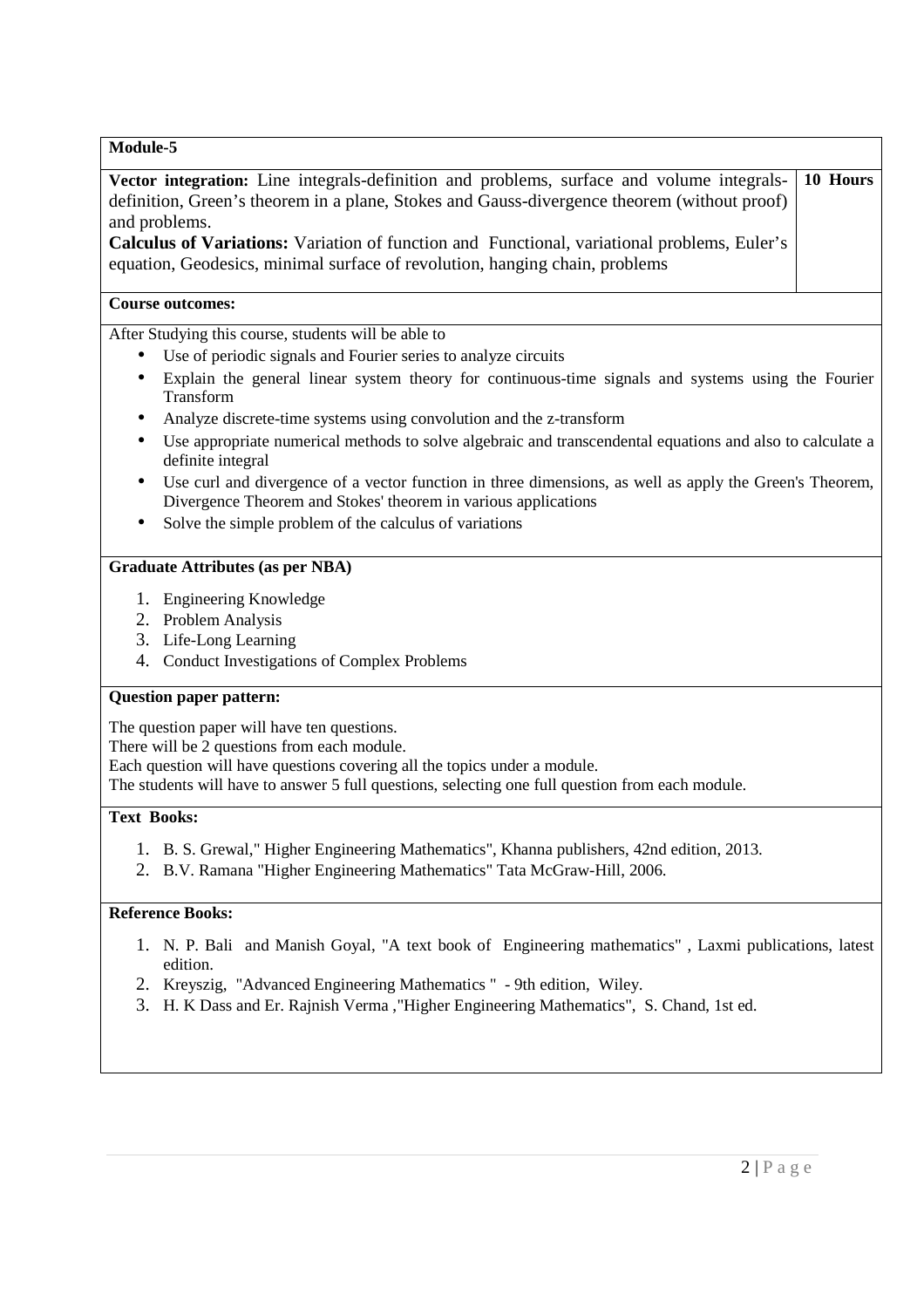# **ANALOG AND DIGITAL ELECTRONICS [As per Choice Based Credit System (CBCS) scheme] (Effective from the academic year 2015 -2016) SEMESTER - III**

| <b>Subject Code</b>                  | 15CS32 | <b>IA Marks</b>   | 20 |
|--------------------------------------|--------|-------------------|----|
| <b>Number of Lecture Hours/Week</b>  | 04     | <b>Exam Marks</b> | 80 |
| <b>Total Number of Lecture Hours</b> | 50     | <b>Exam Hours</b> | 03 |
| $CREDITS - 04$                       |        |                   |    |

**Course objectives:** This course will enable the students to

- Recall and Recognize construction and characteristics of JFETs and MOSFETs and differentiate with BJT
- Evolve and Analyze Operational Amplifier circuits and their applications
- Describe, Illustrate and Analyze Combinational Logic circuits, Simplification of Algebraic Equations using Karnaugh Maps and Quine McClusky Techniques.
- Describe and Design Decoders, Encoders, Digital multiplexers, Adders and Subtractors, Binary comparators, Latches and Master-Slave Flip-Flops.
- Describe, Design and Analyze Synchronous and Asynchronous Sequential
- Evolain and design registers and Counters,  $\Delta/D$  and  $D/\Delta$  converters.

| $\bullet$ Explain and design registers and Counters, $A/D$ and $D/A$ Converters.               |                 |
|------------------------------------------------------------------------------------------------|-----------------|
| <b>Module -1</b>                                                                               | <b>Teaching</b> |
|                                                                                                | <b>Hours</b>    |
| <b>Field Effect Transistors:</b> Junction Field Effect Transistors, MOSFETs, Differences       | 10 Hours        |
| between JFETs and MOSFETs, Biasing MOSFETs, FET Applications, CMOS Devices.                    |                 |
| Wave-Shaping Circuits: Integrated Circuit(IC) Multivibrators. <b>Introduction</b><br>to        |                 |
| <b>Operational Amplifier:</b> Ideal v/s practical Opamp, Performance Parameters, Operational   |                 |
| <b>Amplifier Application Circuits: Peak Detector Circuit, Comparator, Active Filters, Non-</b> |                 |
| Linear Amplifier, Relaxation Oscillator, Current-To-Voltage Converter, Voltage-To-             |                 |
| Current Converter.                                                                             |                 |
| Text book 1:- Ch5: 5.2, 5.3, 5.5, 5.8, 5.9, 5.1.Ch13: 13.10.Ch 16: 16.3, 16.4. Ch 17: 7.12,    |                 |
| 17.14, 17.15, 17.18, 17.19, 17.20, 17.21.)                                                     |                 |
|                                                                                                |                 |
| <b>Module -2</b>                                                                               |                 |
| The Basic Gates: Review of Basic Logic gates, Positive and Negative Logic, Introduction        | 10 Hours        |
| to HDL. <b>Combinational Logic Circuits:</b> Sum-of-Products Method, Truth Table to            |                 |
| Karnaugh Map, Pairs Quads, and Octets, Karnaugh Simplifications, Don't-care Conditions,        |                 |
| Product-of-sums Method, Product-of-sums simplifications, Simplification by Quine-              |                 |
| McClusky Method, Hazards and Hazard covers, HDL Implementation Models.                         |                 |
| Text book 2:- Ch2: 2.4, 2.5. Ch3: 3.2 to 3.11.                                                 |                 |

**Module – 3**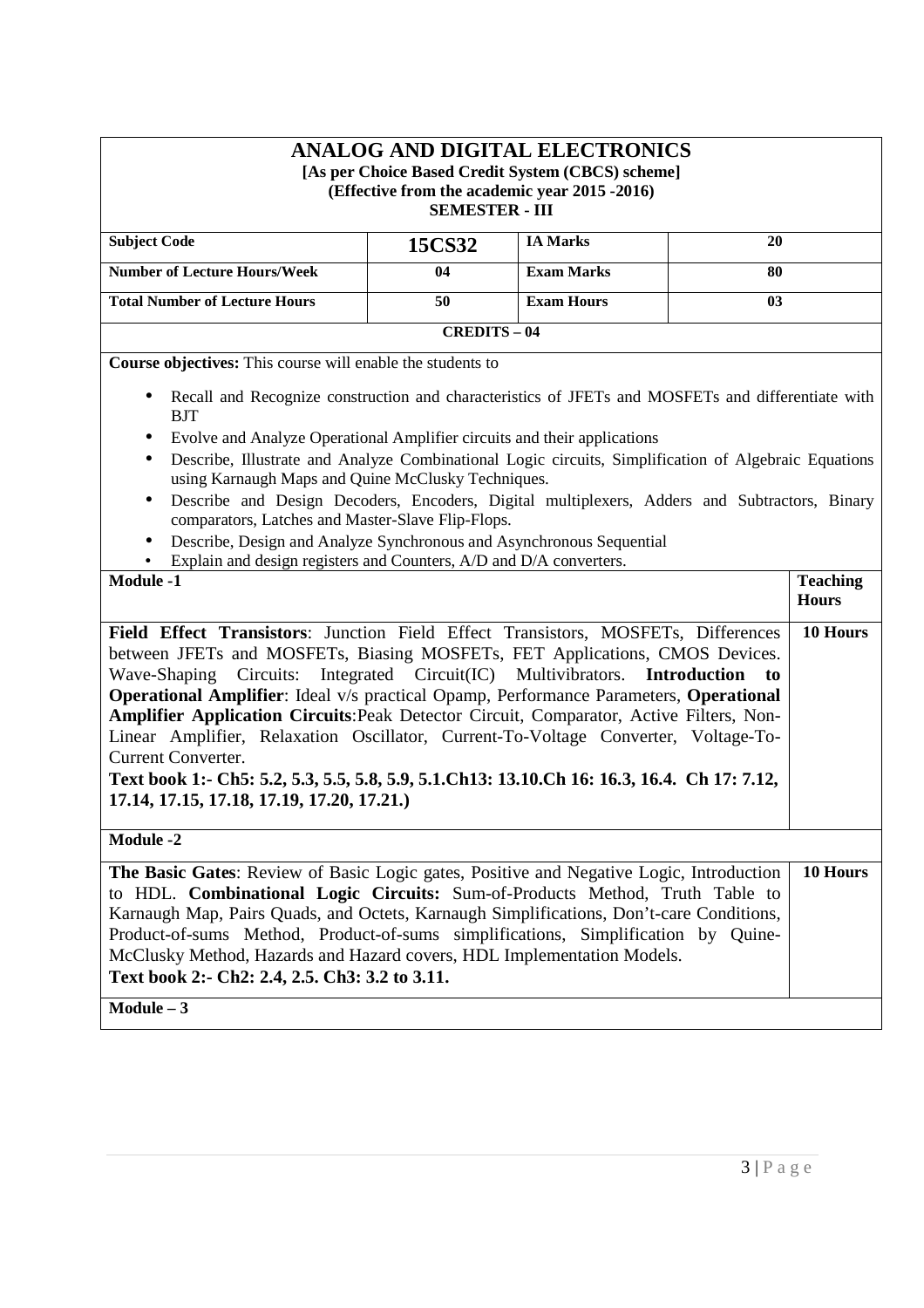| Data-Processing Circuits: Multiplexers, Demultiplexers, 1-of-16 Decoder, BCD to<br>Decimal Decoders, Seven Segment Decoders, Encoders, Exclusive-OR Gates, Parity<br>and Checkers, Magnitude Comparator, Programmable Array Logic,<br>Generators<br>Programmable Logic Arrays, HDL Implementation of Data Processing Circuits. Arithmetic<br>Building Blocks, Arithmetic Logic Unit Flip- Flops: RS Flip-Flops, Gated Flip-Flops,<br>Edge-triggered RS FLIP-FLOP, Edge-triggered D FLIP-FLOPs, Edge-triggered JK FLIP-<br>FLOPs.<br>Text book 2:- Ch 4:- 4.1 to 4.9, 4.11, 4.12, 4.14. Ch6: -6.7, 6.10. Ch8: - 8.1 to 8.5. | 10 Hours |
|----------------------------------------------------------------------------------------------------------------------------------------------------------------------------------------------------------------------------------------------------------------------------------------------------------------------------------------------------------------------------------------------------------------------------------------------------------------------------------------------------------------------------------------------------------------------------------------------------------------------------|----------|
| Module-4                                                                                                                                                                                                                                                                                                                                                                                                                                                                                                                                                                                                                   |          |
| Flip- Flops: FLIP-FLOP Timing, JK Master-slave FLIP-FLOP, Switch Contact Bounce<br>Circuits, Various Representation of FLIP-FLOPs, HDL Implementation of FLIP-FLOP.<br>Registers: Types of Registers, Serial In - Serial Out, Serial In - Parallel out, Parallel In -<br>Serial Out, Parallel In - Parallel Out, Universal Shift Register, Applications of Shift<br>Registers, Register implementation in HDL. Counters: Asynchronous Counters, Decoding<br>Gates, Synchronous Counters, Changing the Counter Modulus.<br>(Text book 2:- Ch 8: 8.6, 8.8, 8.9, 8.10, 8.13. Ch 9: 9.1 to 9.8. Ch 10: 10.1 to 10.4)           | 10 Hours |
| Module-5                                                                                                                                                                                                                                                                                                                                                                                                                                                                                                                                                                                                                   |          |
| <b>Counters:</b> Decade Counters, Presettable Counters, Counter Design as a Synthesis problem,<br>A Digital Clock, Counter Design using HDL. D/A Conversion and A/D Conversion:<br>Variable, Resistor Networks, Binary Ladders, D/A Converters, D/A Accuracy and<br>Resolution, A/D Converter-Simultaneous Conversion, A/D Converter-Counter Method,<br>Continuous A/D Conversion, A/D Techniques, Dual-slope A/D Conversion, A/D Accuracy<br>and Resolution.<br>Text book 2:- Ch 10: 10.5 to 10.9. Ch 12: 12.1 to 12.10                                                                                                   | 10 Hours |
| Course outcomes: After Studying this course, students will be able to                                                                                                                                                                                                                                                                                                                                                                                                                                                                                                                                                      |          |
| Explain the operation of JFETs and MOSFETs, Operational Amplifier circuits and their application<br>$\bullet$<br>Explain Combinational Logic, Simplification Techniques using Karnaugh Maps, Quine McClusky<br>technique.<br>Demonstrate Operation of Decoders, Encoders, Multiplexers, Adders and Subtractors, working of<br>Latches, Flip-Flops, Designing Registers, Counters, A/D and D/A Converters<br>Design of Counters, Registers and A/D & D/A converters                                                                                                                                                         |          |
| <b>Graduate Attributes (as per NBA)</b>                                                                                                                                                                                                                                                                                                                                                                                                                                                                                                                                                                                    |          |
| 1. Engineering Knowledge<br>Design/Development of Solutions(partly)<br>2.<br>Modern Tool Usage<br>3.<br>Problem Analysis<br>4.                                                                                                                                                                                                                                                                                                                                                                                                                                                                                             |          |
| <b>Question paper pattern:</b>                                                                                                                                                                                                                                                                                                                                                                                                                                                                                                                                                                                             |          |
| The question paper will have ten questions.<br>There will be 2 questions from each module.<br>Each question will have questions covering all the topics under a module.<br>The students will have to answer 5 full questions, selecting one full question from each module.                                                                                                                                                                                                                                                                                                                                                |          |
| <b>Text Books:</b>                                                                                                                                                                                                                                                                                                                                                                                                                                                                                                                                                                                                         |          |
| $4 P$ a g e                                                                                                                                                                                                                                                                                                                                                                                                                                                                                                                                                                                                                |          |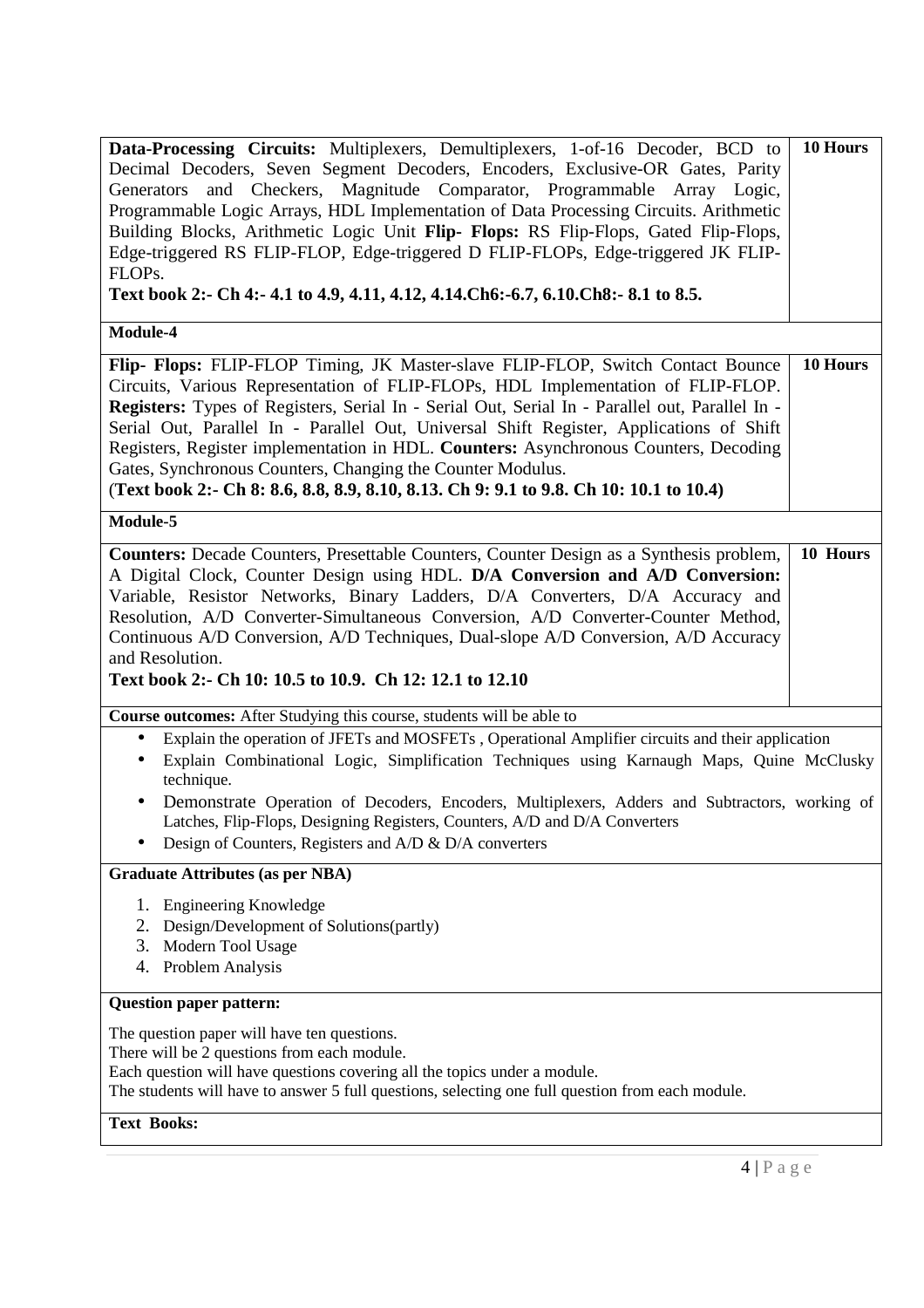1. Anil K Maini, Varsha Agarwal: Electronic Devices and Circuits, Wiley, 2012. 2. Donald P Leach, Albert Paul Malvino & Goutam Saha: Digital Principles and Applications, 8<sup>th</sup> Edition, Tata McGraw Hill, 2015

- 1. Stephen Brown, Zvonko Vranesic: Fundamentals of Digital Logic Design with VHDL, 2<sup>nd</sup> Edition, Tata McGraw Hill, 2005.
- 2. R D Sudhaker Samuel: Illustrative Approach to Logic Design, Sanguine-Pearson, 2010.
- 3. M Morris Mano: Digital Logic and Computer Design, 10<sup>th</sup> Edition, Pearson, 2008.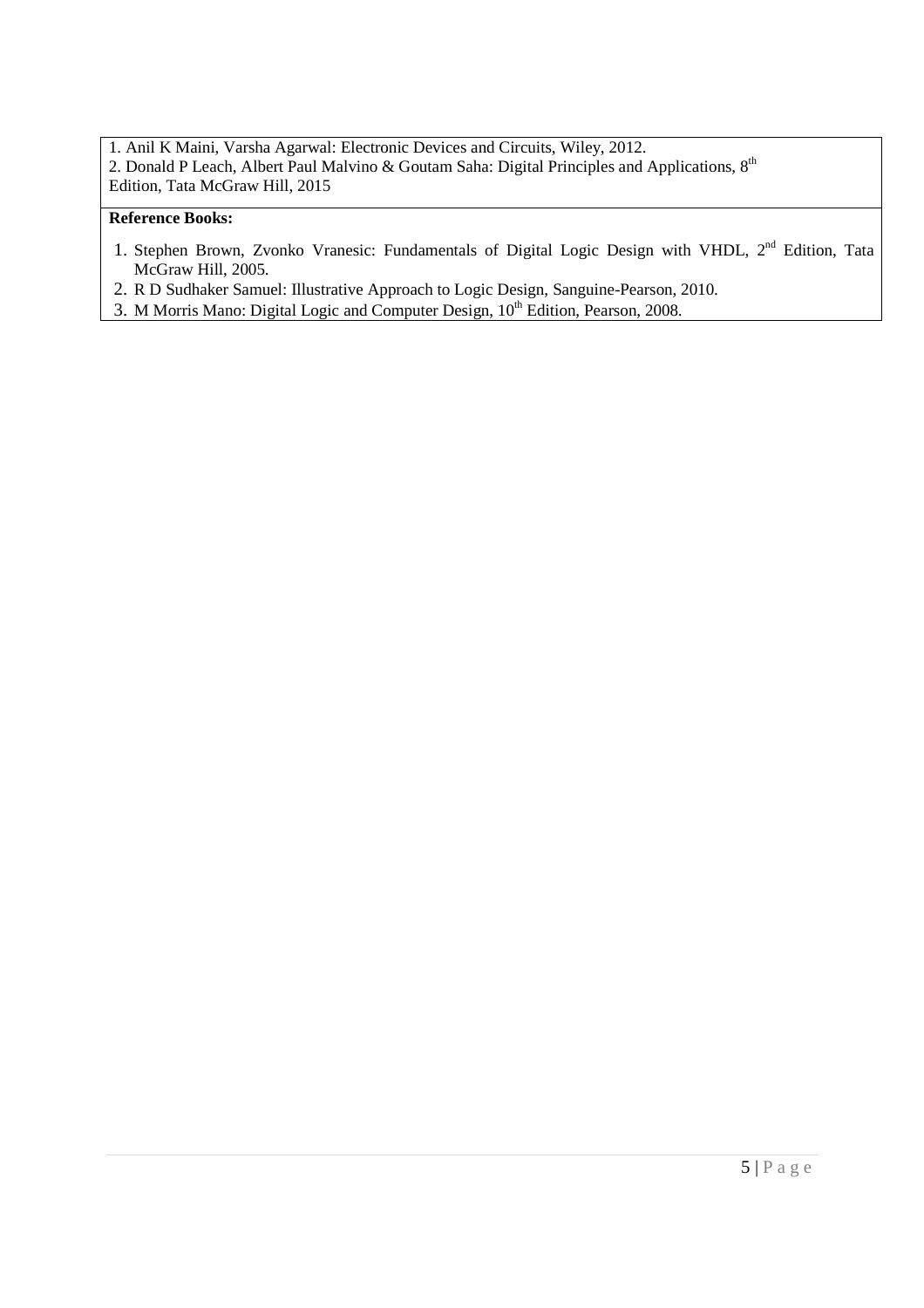|                                                                                                                                                                                                                                                                                                                                                                                                                                                                                                                                                                                                                                                                                                        | (Effective from the academic year 2015 -2016)<br><b>SEMESTER - III</b> | <b>DATA STRUCTURES AND APPLICATIONS</b><br>[As per Choice Based Credit System (CBCS) scheme] |    |                                 |  |
|--------------------------------------------------------------------------------------------------------------------------------------------------------------------------------------------------------------------------------------------------------------------------------------------------------------------------------------------------------------------------------------------------------------------------------------------------------------------------------------------------------------------------------------------------------------------------------------------------------------------------------------------------------------------------------------------------------|------------------------------------------------------------------------|----------------------------------------------------------------------------------------------|----|---------------------------------|--|
| <b>Subject Code</b>                                                                                                                                                                                                                                                                                                                                                                                                                                                                                                                                                                                                                                                                                    | 15CS33                                                                 | <b>IA Marks</b>                                                                              | 20 |                                 |  |
| <b>Number of Lecture Hours/Week</b>                                                                                                                                                                                                                                                                                                                                                                                                                                                                                                                                                                                                                                                                    | 04                                                                     | <b>Exam Marks</b>                                                                            | 80 |                                 |  |
| <b>Total Number of Lecture Hours</b>                                                                                                                                                                                                                                                                                                                                                                                                                                                                                                                                                                                                                                                                   | 50                                                                     | <b>Exam Hours</b>                                                                            | 03 |                                 |  |
|                                                                                                                                                                                                                                                                                                                                                                                                                                                                                                                                                                                                                                                                                                        | <b>CREDITS - 04</b>                                                    |                                                                                              |    |                                 |  |
| Course objectives: This course will enable the students to                                                                                                                                                                                                                                                                                                                                                                                                                                                                                                                                                                                                                                             |                                                                        |                                                                                              |    |                                 |  |
| Explain fundamentals of data structures and their applications essential for programming/problem<br>solving<br>Illustrate linear representation of data structures: Stack, Queues, Lists<br>Illustrate linear representation of data structures: Trees, Graphs<br>Demonstrate sorting and searching algorithms<br>$\bullet$<br>Find suitable data structure during application development/Problem Solving                                                                                                                                                                                                                                                                                             |                                                                        |                                                                                              |    |                                 |  |
| <b>Module -1</b>                                                                                                                                                                                                                                                                                                                                                                                                                                                                                                                                                                                                                                                                                       |                                                                        |                                                                                              |    | <b>Teaching</b><br><b>Hours</b> |  |
| Introduction: Data Structures, Classifications (Primitive & Non Primitive), Data structure<br>Operations, Review of Arrays, Structures, Self-Referential Structures, and Unions.<br>Pointers and Dynamic Memory Allocation Functions. Representation of Linear Arrays in<br>Memory, Dynamically allocated arrays, Array Operations: Traversing, inserting, deleting,<br>searching, and sorting. Multidimensional Arrays, Polynomials and Sparse Matrices.<br>Strings: Basic Terminology, Storing, Operations and Pattern Matching algorithms.<br>Programming Examples.<br>Text 1: Ch 1: 1.2, Ch2: 2.2 -2.7<br>Text 2: Ch 1: 1.1 -1.4, Ch 3: 3.1-3.3, 3.5, 3.7, Ch 4: 4.1-4.9, 4.14<br>Ref 3: Ch 1: 1.4 |                                                                        |                                                                                              |    | 10 Hours                        |  |
| <b>Module -2</b>                                                                                                                                                                                                                                                                                                                                                                                                                                                                                                                                                                                                                                                                                       |                                                                        |                                                                                              |    |                                 |  |
| <b>Stacks and Queues</b><br><b>Stacks:</b> Definition, Stack Operations, Array Representation of Stacks, Stacks using<br>Dynamic Arrays, Stack Applications: Polish notation, Infix to postfix conversion,<br>evaluation of postfix expression, Recursion - Factorial, GCD, Fibonacci Sequence, Tower<br>of Hanoi, Ackerman's function. <i>Queues:</i> Definition, Array Representation, Queue<br>Operations, Circular Queues, Circular queues using Dynamic arrays, Dequeues, Priority<br>Queues, A Mazing Problem. Multiple Stacks and Queues. Programming Examples.<br>Text 1: Ch3: 3.1 -3.7<br>Text 2: Ch6: 6.1 -6.3, 6.5, 6.7-6.10, 6.12, 6.13<br>$Module - 3$                                    |                                                                        |                                                                                              |    | 10 Hours                        |  |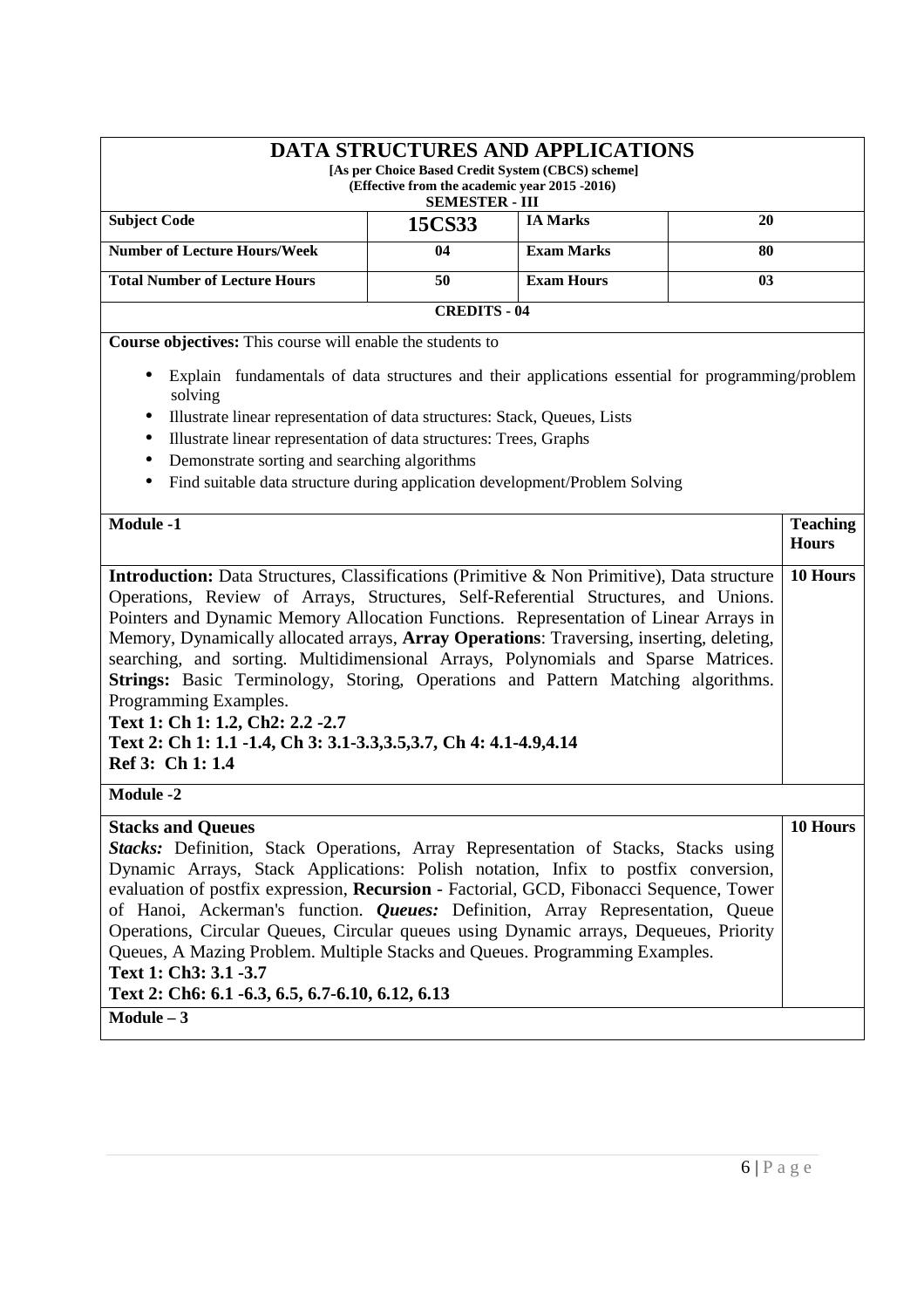| Linked Lists: Definition, Representation of linked lists in Memory, Memory allocation;<br>Garbage Collection. Linked list operations: Traversing, Searching, Insertion, and Deletion.<br>Doubly Linked lists, Circular linked lists, and header linked lists. Linked Stacks and<br>Queues. Applications of Linked lists - Polynomials, Sparse matrix representation.<br><b>Programming Examples</b><br>Text 1: Ch4: 4.1 -4.8 except 4.6<br>Text 2: $Ch5: 5.1 - 5.10$                                                                                                                                                                                      |                    |  |  |
|-----------------------------------------------------------------------------------------------------------------------------------------------------------------------------------------------------------------------------------------------------------------------------------------------------------------------------------------------------------------------------------------------------------------------------------------------------------------------------------------------------------------------------------------------------------------------------------------------------------------------------------------------------------|--------------------|--|--|
| Module-4                                                                                                                                                                                                                                                                                                                                                                                                                                                                                                                                                                                                                                                  |                    |  |  |
| Trees: Terminology, Binary Trees, Properties of Binary trees, Array and linked<br>Representation of Binary Trees, Binary Tree Traversals - Inorder, postorder, preorder;<br>Additional Binary tree operations. Threaded binary trees, Binary Search Trees - Definition,<br>Insertion, Deletion, Traversal, Searching, Application of Trees-Evaluation of Expression,<br><b>Programming Examples</b><br>Text 1: Ch5: 5.1 -5.5, 5.7<br>Text 2: Ch7: 7.1 - 7.9                                                                                                                                                                                               | 10 Hours           |  |  |
| Module-5                                                                                                                                                                                                                                                                                                                                                                                                                                                                                                                                                                                                                                                  |                    |  |  |
| Graphs: Definitions, Terminologies, Matrix and Adjacency List Representation Of Graphs,<br>Elementary Graph operations, Traversal methods: Breadth First Search and Depth First<br>Search. Sorting and Searching: Insertion Sort, Radix sort, Address Calculation Sort.<br>Hashing: Hash Table organizations, Hashing Functions, Static and Dynamic Hashing.<br>Files and Their Organization: Data Hierarchy, File Attributes, Text Files and Binary<br>Files, Basic File Operations, File Organizations and Indexing<br>Text 1: Ch6: 6.1 -6.2, Ch 7:7.2, Ch 8:8.1-8.3<br>Text 2: Ch8: 8.1 - 8.7, Ch 9:9.1-9.3,9.7,9.9<br>Reference 2: Ch 16: 16.1 - 16.7 | 10<br><b>Hours</b> |  |  |
| Course outcomes: After studying this course, students will be able to:                                                                                                                                                                                                                                                                                                                                                                                                                                                                                                                                                                                    |                    |  |  |
| Use different types of data structures, operations and algorithms<br>$\bullet$<br>Apply searching and sorting operations on files<br>$\bullet$                                                                                                                                                                                                                                                                                                                                                                                                                                                                                                            |                    |  |  |
| Use stack, Queue, Lists, Trees and Graphs in problem solving<br>$\bullet$                                                                                                                                                                                                                                                                                                                                                                                                                                                                                                                                                                                 |                    |  |  |
| Implement all data structures in a high-level language for problem solving.<br>$\bullet$                                                                                                                                                                                                                                                                                                                                                                                                                                                                                                                                                                  |                    |  |  |
| <b>Graduate Attributes (as per NBA)</b>                                                                                                                                                                                                                                                                                                                                                                                                                                                                                                                                                                                                                   |                    |  |  |
| <b>Engineering Knowledge</b><br>1.<br>2.<br>Design/Development of Solutions<br>3.<br>Conduct Investigations of Complex Problems<br>Problem Analysis for suitability of data structures.<br>4.                                                                                                                                                                                                                                                                                                                                                                                                                                                             |                    |  |  |
| <b>Question paper pattern:</b>                                                                                                                                                                                                                                                                                                                                                                                                                                                                                                                                                                                                                            |                    |  |  |
| The question paper will have ten questions.<br>There will be 2 questions from each module.<br>Each question will have questions covering all the topics under a module.<br>The students will have to answer 5 full questions, selecting one full question from each module.                                                                                                                                                                                                                                                                                                                                                                               |                    |  |  |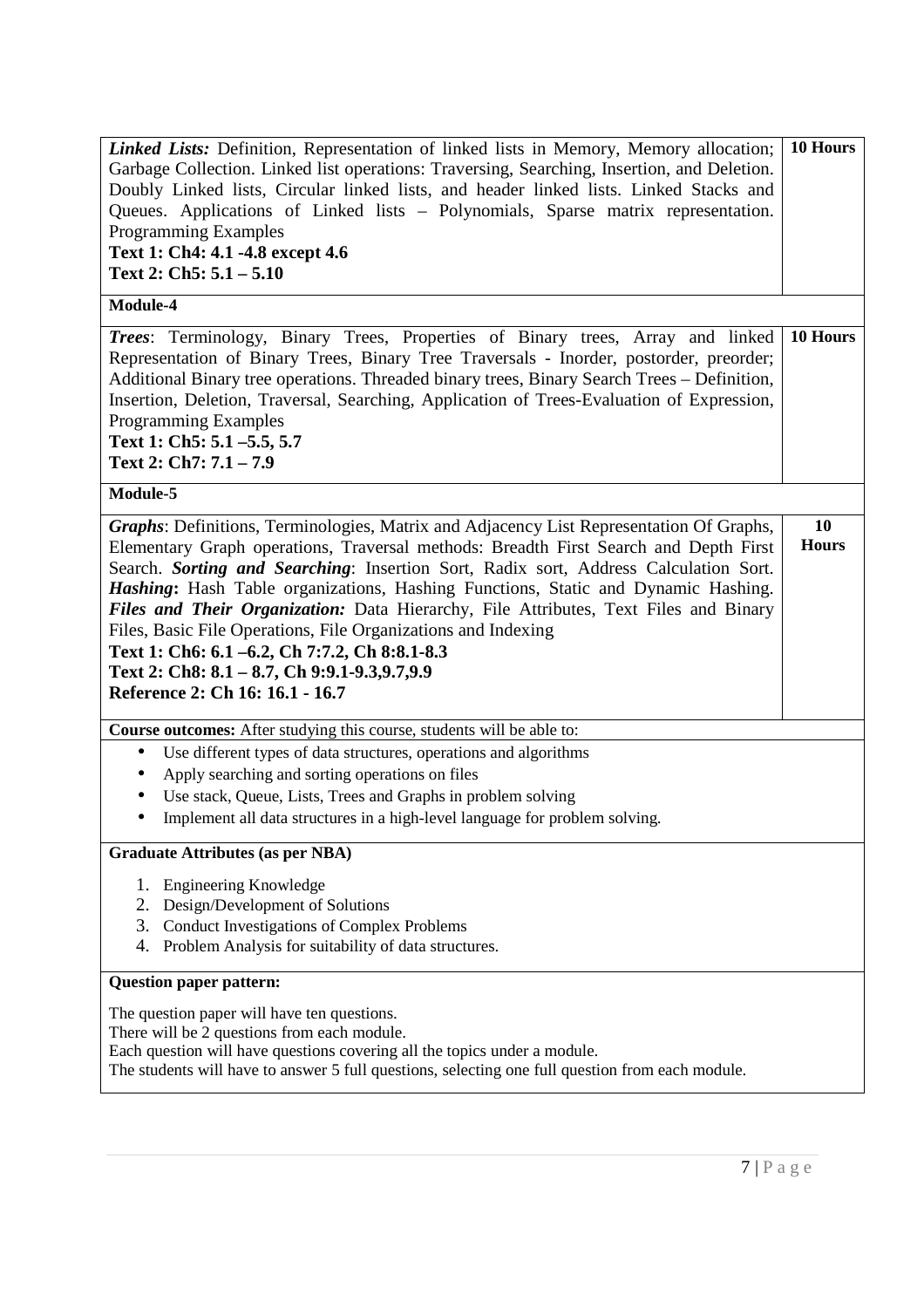# **Text Books:**

- **1.** Fundamentals of Data Structures in C Ellis Horowitz and Sartaj Sahni, 2<sup>nd</sup> edition, Universities Press,2014
- 2. Data Structures Seymour Lipschutz, Schaum's Outlines, Revised 1<sup>st</sup> edition, McGraw Hill, 2014

- 1. Data Structures: A Pseudo-code approach with C –Gilberg & Forouzan,  $2<sup>nd</sup>$  edition, Cengage Learning,2014
- 2. Data Structures using C, , Reema Thareja, 3<sup>rd</sup> edition Oxford press, 2012
- 3. An Introduction to Data Structures with Applications- Jean-Paul Tremblay & Paul G. Sorenson, 2<sup>nd</sup> Edition, McGraw Hill, 2013
- 4. Data Structures using C A M Tenenbaum, PHI, 1989
- **5.** Data Structures and Program Design in C Robert Kruse, 2<sup>nd</sup> edition, PHI, 1996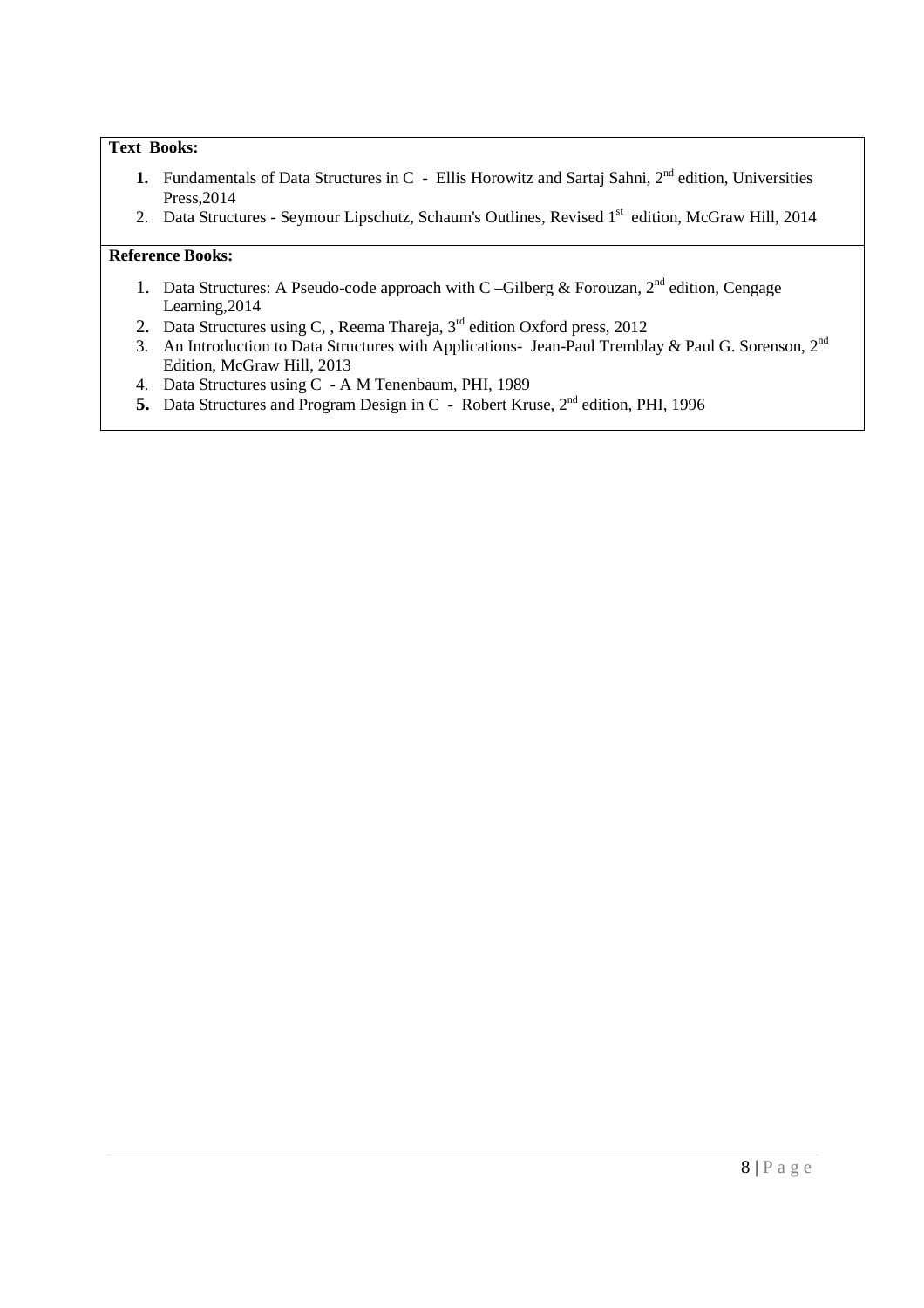| <b>COMPUTER ORGANIZATION</b><br>[As per Choice Based Credit System (CBCS) scheme]<br>(Effective from the academic year 2015 -2016)<br><b>SEMESTER - III</b>                                                                                                                                                                                                                                                                                                                                                                                                               |                   |                   |         |                                 |
|---------------------------------------------------------------------------------------------------------------------------------------------------------------------------------------------------------------------------------------------------------------------------------------------------------------------------------------------------------------------------------------------------------------------------------------------------------------------------------------------------------------------------------------------------------------------------|-------------------|-------------------|---------|---------------------------------|
| <b>Subject Code</b>                                                                                                                                                                                                                                                                                                                                                                                                                                                                                                                                                       | 15CS34            | <b>IA Marks</b>   | 20      |                                 |
| <b>Number of Lecture Hours/Week</b>                                                                                                                                                                                                                                                                                                                                                                                                                                                                                                                                       | 04                | <b>Exam Marks</b> | 80      |                                 |
| <b>Total Number of Lecture Hours</b>                                                                                                                                                                                                                                                                                                                                                                                                                                                                                                                                      | 50                | <b>Exam Hours</b> | 03      |                                 |
|                                                                                                                                                                                                                                                                                                                                                                                                                                                                                                                                                                           | <b>CREDITS-04</b> |                   |         |                                 |
| <b>Course objectives:</b>                                                                                                                                                                                                                                                                                                                                                                                                                                                                                                                                                 |                   |                   |         |                                 |
| This course will enable the students to<br>Explain the basic sub systems of a computer, their organization, structure and operation.<br>Illustrate the concept of programs as sequences of machine instructions.<br>٠<br>Demonstrate different ways of communicating with I/O devices and standard I/O interfaces.<br>Describe memory hierarchy and concept of virtual memory.<br>Describe arithmetic and logical operations with integer and floating-point operands.<br>Illustrate organization of a simple processor, pipelined processor and other computing systems. |                   |                   |         |                                 |
| <b>Module -1</b>                                                                                                                                                                                                                                                                                                                                                                                                                                                                                                                                                          |                   |                   |         | <b>Teaching</b><br><b>Hours</b> |
| Basic Structure of Computers: Basic Operational Concepts, Bus Structures, Performance -<br>Processor Clock, Basic Performance Equation, Clock Rate, Performance Measurement.<br>Machine Instructions and Programs: Memory Location and Addresses, Memory<br>Operations, Instructions and Instruction Sequencing, Addressing Modes, Assembly<br>Language, Basic Input and Output Operations, Stacks and Queues, Subroutines, Additional<br>Instructions, Encoding of Machine Instructions                                                                                  |                   |                   | 10Hours |                                 |
| <b>Module -2</b>                                                                                                                                                                                                                                                                                                                                                                                                                                                                                                                                                          |                   |                   |         |                                 |
| Input/Output Organization: Accessing I/O Devices, Interrupts - Interrupt Hardware,<br>Enabling and Disabling Interrupts, Handling Multiple Devices, Controlling Device<br>Requests, Exceptions, Direct Memory Access, Buses Interface Circuits, Standard I/O<br>Interfaces - PCI Bus, SCSI Bus, USB.                                                                                                                                                                                                                                                                      |                   |                   |         | 10 Hours                        |
| $Module - 3$                                                                                                                                                                                                                                                                                                                                                                                                                                                                                                                                                              |                   |                   |         |                                 |
| Memory System: Basic Concepts, Semiconductor RAM Memories, Read Only Memories,<br>Speed, Size, and Cost, Cache Memories - Mapping Functions, Replacement Algorithms,<br>Performance Considerations, Virtual Memories, Secondary Storage.                                                                                                                                                                                                                                                                                                                                  |                   |                   |         | 10 Hours                        |
| Module-4                                                                                                                                                                                                                                                                                                                                                                                                                                                                                                                                                                  |                   |                   |         |                                 |
| Arithmetic: Numbers, Arithmetic Operations and Characters, Addition and Subtraction of<br>Signed Numbers, Design of Fast Adders, Multiplication of Positive Numbers, Signed<br>Operand Multiplication, Fast Multiplication, Integer Division, Floating-point Numbers and<br>Operations.                                                                                                                                                                                                                                                                                   |                   |                   |         | 10 Hours                        |

**Module-5**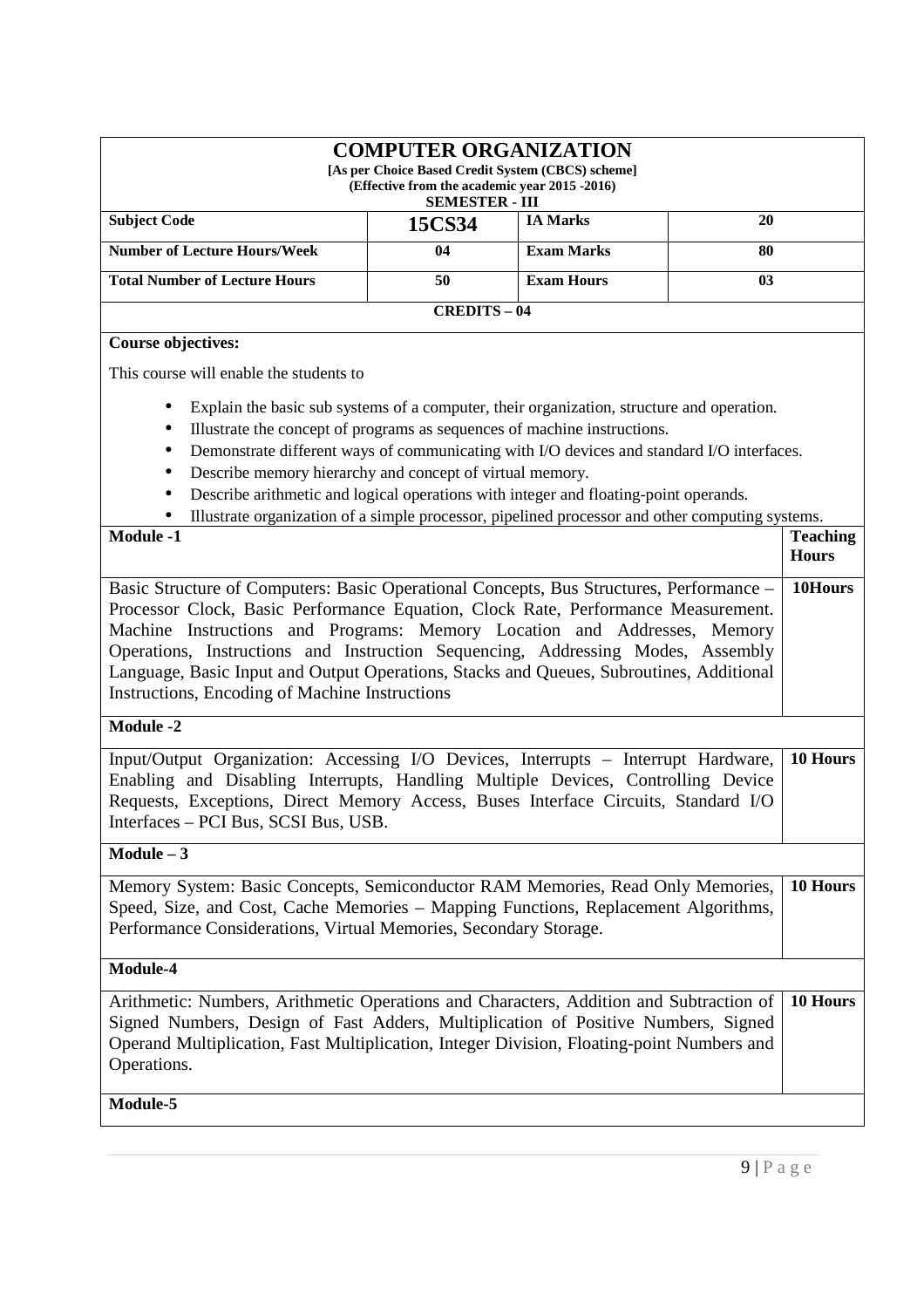| Basic Processing Unit: Some Fundamental Concepts, Execution of a Complete Instruction,<br>Multiple Bus Organization, Hard-wired Control, Micro programmed Control. Pipelining,<br>Embedded Systems and Large Computer Systems: Basic Concepts of pipelining, Examples<br>Systems, Processor chips for embedded<br>applications,<br>Embedded<br>Simple<br>of<br>Microcontroller, The structure of General-Purpose Multiprocessors. | 10<br><b>Hours</b> |
|-----------------------------------------------------------------------------------------------------------------------------------------------------------------------------------------------------------------------------------------------------------------------------------------------------------------------------------------------------------------------------------------------------------------------------------|--------------------|
| Course outcomes: After studying this course, students will be able to:                                                                                                                                                                                                                                                                                                                                                            |                    |
| Explain the basic organization of a computer system.<br>$\bullet$<br>Demonstrate functioning of different sub systems, such as processor, Input/output, and memory.<br>Illustrate hardwired control and micro programmed control. pipelining, embedded and other computing<br>systems.<br>Design and analyse simple arithmetic and logical units.                                                                                 |                    |
| <b>Graduate Attributes (as per NBA)</b>                                                                                                                                                                                                                                                                                                                                                                                           |                    |
| 1. Engineering Knowledge<br>2. Problem Analysis<br>3. Life-Long Learning                                                                                                                                                                                                                                                                                                                                                          |                    |
| <b>Question paper pattern:</b>                                                                                                                                                                                                                                                                                                                                                                                                    |                    |
| The question paper will have ten questions.<br>There will be 2 questions from each module.<br>Each question will have questions covering all the topics under a module.<br>The students will have to answer 5 full questions, selecting one full question from each module.                                                                                                                                                       |                    |
| <b>Text Books:</b>                                                                                                                                                                                                                                                                                                                                                                                                                |                    |
| 1. Carl Hamacher, Zvonko Vranesic, Safwat Zaky: Computer Organization, 5th Edition, Tata McGraw Hill,<br>2002. (Listed topics only from Chapters 1, 2, 4, 5, 6, 7, 8, 9 and 12)                                                                                                                                                                                                                                                   |                    |
| <b>Reference Books:</b>                                                                                                                                                                                                                                                                                                                                                                                                           |                    |
|                                                                                                                                                                                                                                                                                                                                                                                                                                   |                    |

1. William Stallings: Computer Organization & Architecture, 9<sup>th</sup> Edition, Pearson, 2015.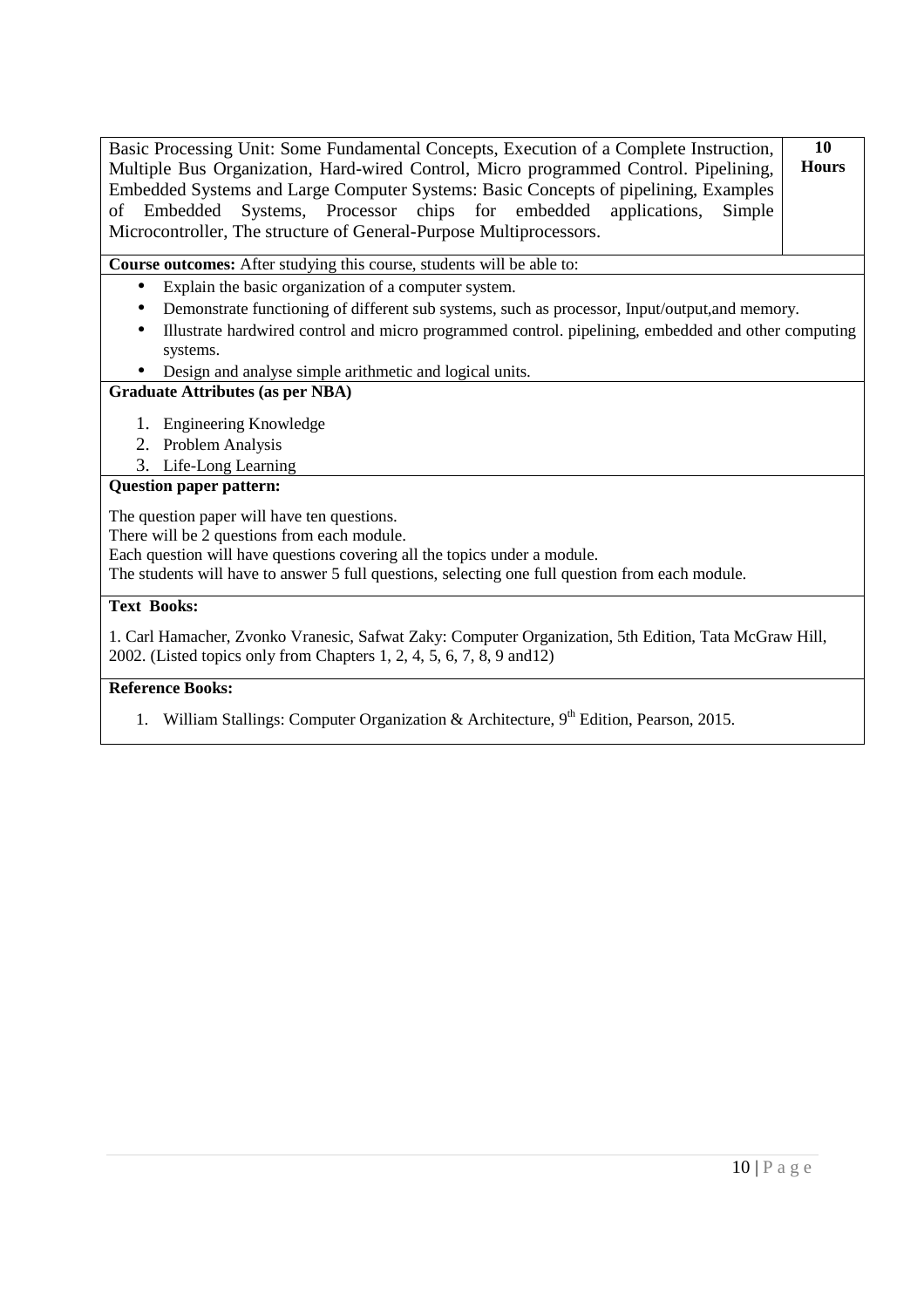| UNIX AND SHELL PROGRAMMING<br>[As per Choice Based Credit System (CBCS) scheme]<br>(Effective from the academic year 2015 -2016)<br><b>SEMESTER - III</b>                                                                                                                                                                                                                                                                                                                                                                                                                                                                                                                                                                                                                                                                                                                                                                                                                                                                                                                            |                   |                   |    |                                 |
|--------------------------------------------------------------------------------------------------------------------------------------------------------------------------------------------------------------------------------------------------------------------------------------------------------------------------------------------------------------------------------------------------------------------------------------------------------------------------------------------------------------------------------------------------------------------------------------------------------------------------------------------------------------------------------------------------------------------------------------------------------------------------------------------------------------------------------------------------------------------------------------------------------------------------------------------------------------------------------------------------------------------------------------------------------------------------------------|-------------------|-------------------|----|---------------------------------|
| <b>Subject Code</b>                                                                                                                                                                                                                                                                                                                                                                                                                                                                                                                                                                                                                                                                                                                                                                                                                                                                                                                                                                                                                                                                  | 15CS35            | <b>IA Marks</b>   | 20 |                                 |
| <b>Number of Lecture Hours/Week</b><br><b>Exam Marks</b><br>04<br>80                                                                                                                                                                                                                                                                                                                                                                                                                                                                                                                                                                                                                                                                                                                                                                                                                                                                                                                                                                                                                 |                   |                   |    |                                 |
| <b>Total Number of Lecture Hours</b>                                                                                                                                                                                                                                                                                                                                                                                                                                                                                                                                                                                                                                                                                                                                                                                                                                                                                                                                                                                                                                                 | 50                | <b>Exam Hours</b> | 03 |                                 |
|                                                                                                                                                                                                                                                                                                                                                                                                                                                                                                                                                                                                                                                                                                                                                                                                                                                                                                                                                                                                                                                                                      | <b>CREDITS-04</b> |                   |    |                                 |
| Course objectives: This course will enable the students to                                                                                                                                                                                                                                                                                                                                                                                                                                                                                                                                                                                                                                                                                                                                                                                                                                                                                                                                                                                                                           |                   |                   |    |                                 |
| Illustrate the UNIX system architecture and use of basic Commands.<br>Use of editors and networking commands.<br>Demonstrate writing shell scripts.<br>Categorize, compare and make use of UNIX system calls.<br><b>Module -1</b>                                                                                                                                                                                                                                                                                                                                                                                                                                                                                                                                                                                                                                                                                                                                                                                                                                                    |                   |                   |    | <b>Teaching</b><br><b>Hours</b> |
| Introduction, Brief history. Unix Components/Architecture. Features of Unix. The UNIX<br>Environment and UNIX Structure, Posix and Single Unix specification. The login prompt.<br>General features of Unix commands/ command structure. Command arguments and<br>options. Understanding of some basic commands such as echo, printf, ls, who, date,<br>passwd, cal, Combining commands. Meaning of Internal and external commands. The type<br>command: knowing the type of a command and locating it. The man command knowing<br>more about Unix commands and using Unix online manual pages. The man with keyword<br>option and whatis. The more command and using it with other commands. Knowing the<br>user terminal, displaying its characteristics and setting characteristics. Managing the non-<br>uniform behaviour of terminals and keyboards. The root login. Becoming the super user: su<br>command. The /etc/passwd and /etc/shadow files. Commands to add, modify and delete<br>users.<br>Topics from chapter 2, 3 and 15 of text book 1, chapter 1 from text book 2 |                   |                   |    | 10Hours                         |
| <b>Module -2</b>                                                                                                                                                                                                                                                                                                                                                                                                                                                                                                                                                                                                                                                                                                                                                                                                                                                                                                                                                                                                                                                                     |                   |                   |    |                                 |
| Unix files. Naming files. Basic file types/categories. Organization of files. Hidden files.<br>Standard directories. Parent child relationship. The home directory and the HOME<br>variable. Reaching required files- the PATH variable, manipulating the PATH, Relative<br>and absolute pathnames. Directory commands – pwd, cd, mkdir, rmdir commands. The dot<br>(.) and double dots () notations to represent present and parent directories and their usage<br>in relative path names. File related commands – cat, mv, rm, cp, wc and od commands.<br>File attributes and permissions and knowing them. The ls command with options.<br>Changing file permissions: the relative and absolute permissions changing methods.<br>Recursively changing file permissions. Directory permissions.<br>Topics from chapters 4, 5 and 6 of text book 1                                                                                                                                                                                                                                  |                   |                   |    | 10Hours                         |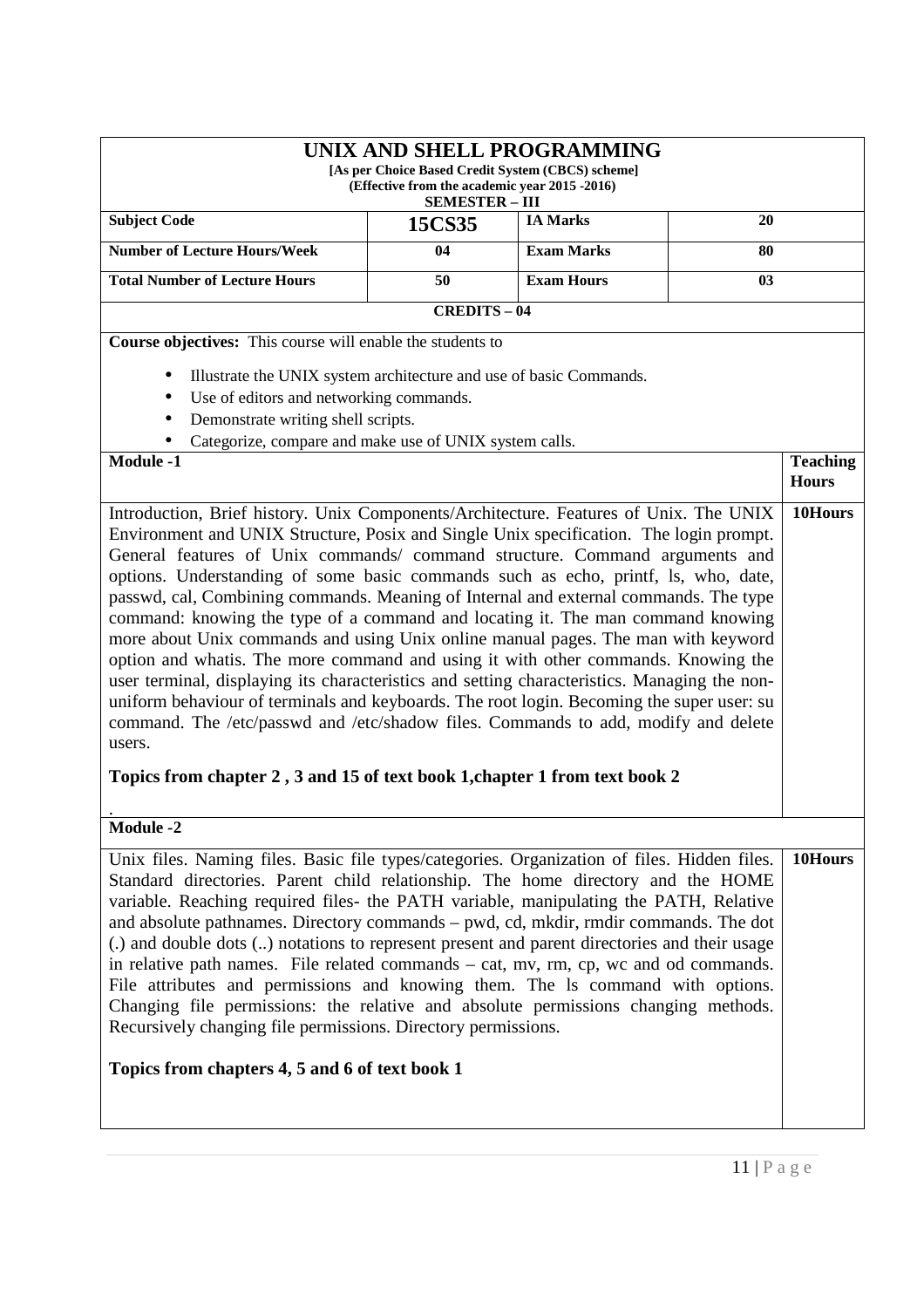| $Module - 3$                                                                                                                                                                                                                                                                                                                                                                                                                                                                                                                                                                                                                                                                                                                                                                                                                                                                                                                                                                                                                                                                                                                                                                                                    |         |
|-----------------------------------------------------------------------------------------------------------------------------------------------------------------------------------------------------------------------------------------------------------------------------------------------------------------------------------------------------------------------------------------------------------------------------------------------------------------------------------------------------------------------------------------------------------------------------------------------------------------------------------------------------------------------------------------------------------------------------------------------------------------------------------------------------------------------------------------------------------------------------------------------------------------------------------------------------------------------------------------------------------------------------------------------------------------------------------------------------------------------------------------------------------------------------------------------------------------|---------|
|                                                                                                                                                                                                                                                                                                                                                                                                                                                                                                                                                                                                                                                                                                                                                                                                                                                                                                                                                                                                                                                                                                                                                                                                                 |         |
| The vi editor. Basics. The .exrc file. Different ways of invoking and quitting vi. Different<br>modes of vi. Input mode commands. Command mode commands. The ex mode commands.<br>Illustrative examples Navigation commands. Repeat command. Pattern searching. The<br>search and replace command. The set, map and abbr commands. Simple examples using<br>these commands.                                                                                                                                                                                                                                                                                                                                                                                                                                                                                                                                                                                                                                                                                                                                                                                                                                     | 10Hours |
| The shells interpretive cycle. Wild cards and file name generation. Removing the special<br>meanings of wild cards. Three standard files and redirection. Connecting commands: Pipe.<br>Splitting the output: tee. Command substitution. Basic and Extended regular expressions.<br>The grep, egrep. Typical examples involving different regular expressions.<br>Topics from chapters 7, 8 and 13 of text book 1. Topics from chapter 2 and 9,10 of<br>text book 2                                                                                                                                                                                                                                                                                                                                                                                                                                                                                                                                                                                                                                                                                                                                             |         |
| Module-4                                                                                                                                                                                                                                                                                                                                                                                                                                                                                                                                                                                                                                                                                                                                                                                                                                                                                                                                                                                                                                                                                                                                                                                                        |         |
| Shell programming. Ordinary and environment variables. The .profile. Read and readonly<br>commands. Command line arguments. exit and exit status of a command. Logical operators<br>for conditional execution. The test command and its shortcut. The if, while, for and case<br>control statements. The set and shift commands and handling positional parameters. The<br>here (<<) document and trap command. Simple shell program examples. File inodes and<br>the inode structure. File links - hard and soft links. Filters. Head and tail commands. Cut<br>and paste commands. The sort command and its usage with different options. The umask<br>and default file permissions. Two special files /dev/null and /dev/tty.                                                                                                                                                                                                                                                                                                                                                                                                                                                                                | 10Hours |
| Topics from chapter 11, 12, 14 of text book 1, chapter 17 from text book2                                                                                                                                                                                                                                                                                                                                                                                                                                                                                                                                                                                                                                                                                                                                                                                                                                                                                                                                                                                                                                                                                                                                       |         |
| Module-5                                                                                                                                                                                                                                                                                                                                                                                                                                                                                                                                                                                                                                                                                                                                                                                                                                                                                                                                                                                                                                                                                                                                                                                                        |         |
| Meaning of a process. Mechanism of process creation. Parent and child process. The ps<br>command with its options. Executing a command at a specified point of time: at command.<br>Executing a command periodically: cron command and the crontab file Signals. The nice<br>and nohup commands. Background processes. The bg and fg command. The kill command.<br>The find command with illustrative example.<br>Structure of a perl script. Running a perl script. Variables and operators. String handling<br>functions. Default variables $-$ \$ and \$. – representing the current line and current line<br>number. The range operator. Chop() and chomp() functions. Lists and arrays. The @-<br>variable. The splice operator, push(), pop(), split() and join(). File handles and handling file<br>- using open(), close() and die () functions Associative arrays - keys and value functions.<br>Overview of decision making loop control structures – the foreach. Regular expressions –<br>simple and multiple search patterns. The match and substitute operators. Defining and<br>using subroutines.<br>Topics from chapter 9 and 19 of text book 1. Topics from chapter 11 of reference<br>book 1 | 10Hours |
| <b>Course outcomes:</b>                                                                                                                                                                                                                                                                                                                                                                                                                                                                                                                                                                                                                                                                                                                                                                                                                                                                                                                                                                                                                                                                                                                                                                                         |         |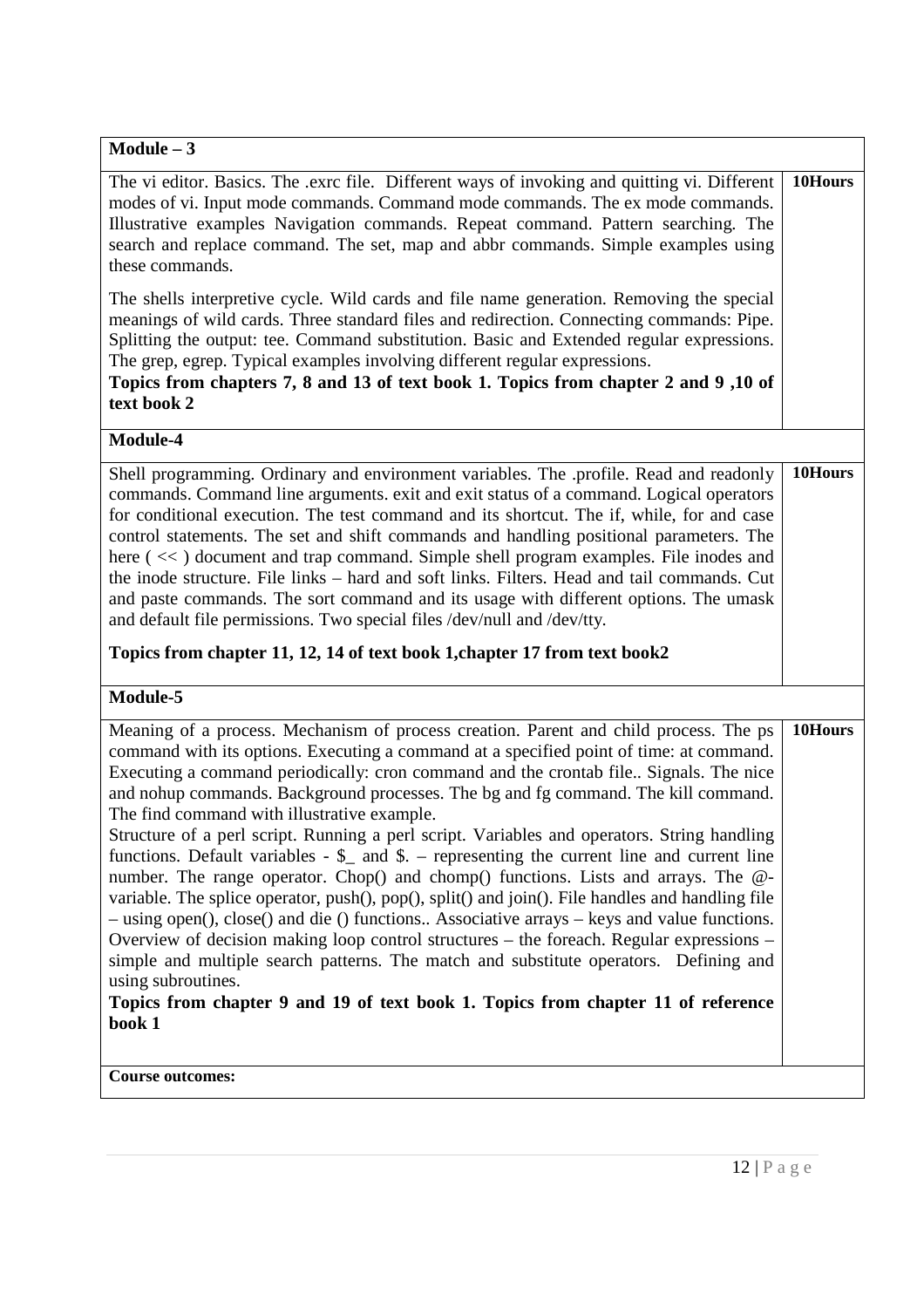After studying this course, students will be able to:

- Explain UNIX system and use different commands.
- Write Shell scripts for certain functions on different subsystems.
- Demonstrate use of editors and Perl script writing

### **Graduate Attributes (as per NBA)**

- 1. Engineering Knowledge
- 2. Environment and Sustainability
- 3. Design/Development of Solutions

### **Question paper pattern:**

The question paper will have ten questions.

There will be 2 questions from each module.

Each question will have questions covering all the topics under a module.

The students will have to answer 5 full questions, selecting one full question from each module.

### **Text Books:**

- 1. Sumitabha Das., Unix Concepts and Applications.,  $4<sup>th</sup>$  Edition., Tata McGraw Hill
- **2.** Behrouz A. Forouzan, Richard F. Gilberg : UNIX and Shell Programming- Cengage Learning India Edition. 2009.

- **1.** M.G. Venkatesh Murthy: UNIX & Shell Programming**,** Pearson Education.
- **2.** Richard Blum, Christine Bresnahan : Linux Command Line and Shell Scripting Bible, 2<sup>nd</sup>Edition, Wiley,2014.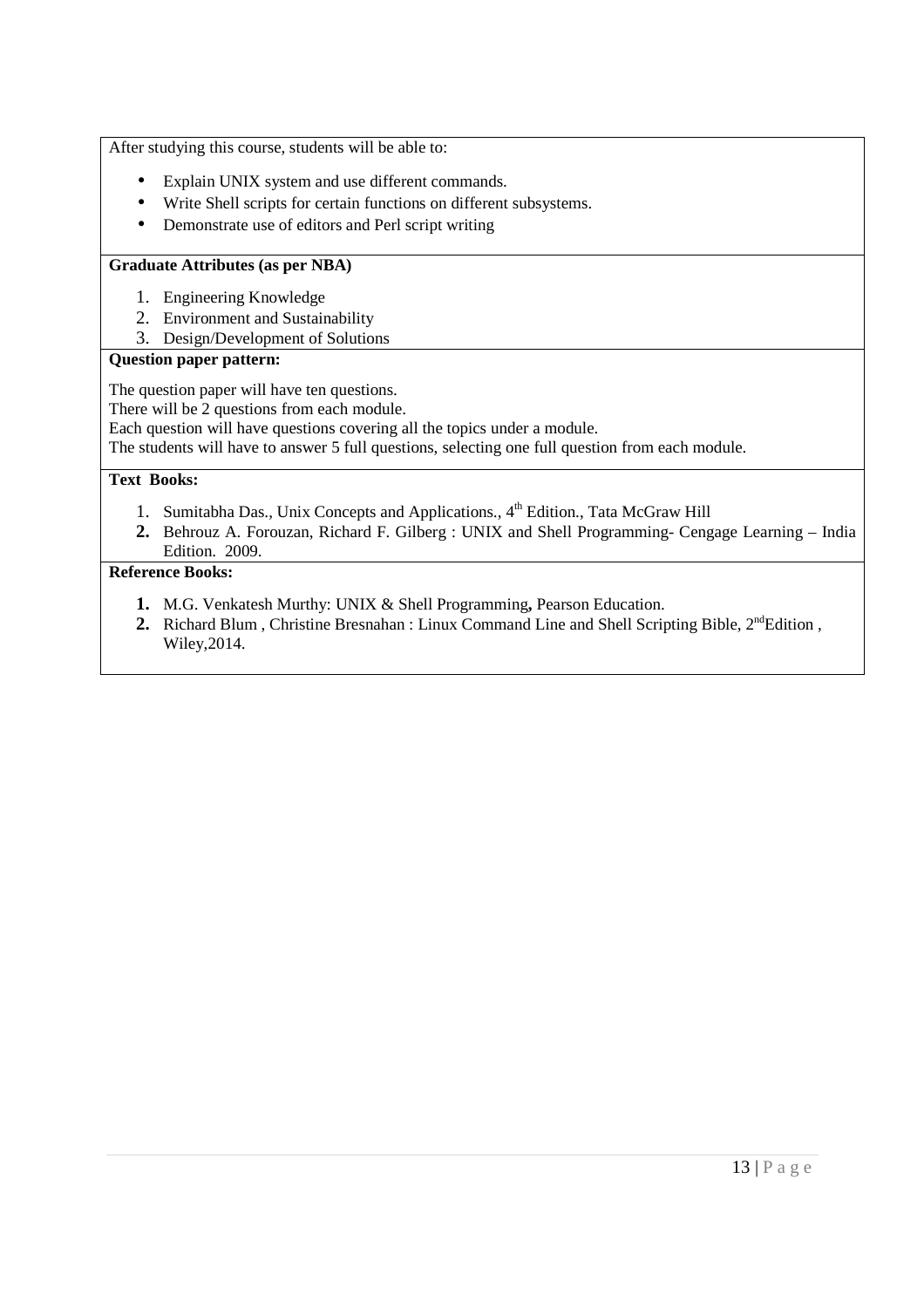|                                                                                                                                                                                                                                                                                                                                                                    | <b>DISCRETE MATHEMATICAL STRUCTURES</b><br>[As per Choice Based Credit System (CBCS) scheme]<br>(Effective from the academic year 2015 -2016)<br><b>SEMESTER - III</b> |                   |    |                                 |
|--------------------------------------------------------------------------------------------------------------------------------------------------------------------------------------------------------------------------------------------------------------------------------------------------------------------------------------------------------------------|------------------------------------------------------------------------------------------------------------------------------------------------------------------------|-------------------|----|---------------------------------|
| <b>Subject Code</b>                                                                                                                                                                                                                                                                                                                                                | 15CS36                                                                                                                                                                 | <b>IA Marks</b>   | 20 |                                 |
| <b>Number of Lecture Hours/Week</b>                                                                                                                                                                                                                                                                                                                                | 04                                                                                                                                                                     | <b>Exam Marks</b> | 80 |                                 |
| <b>Total Number of Lecture Hours</b>                                                                                                                                                                                                                                                                                                                               | 50                                                                                                                                                                     | <b>Exam Hours</b> | 03 |                                 |
|                                                                                                                                                                                                                                                                                                                                                                    | <b>CREDITS-04</b>                                                                                                                                                      |                   |    |                                 |
| Course objectives: This course will enable the students to                                                                                                                                                                                                                                                                                                         |                                                                                                                                                                        |                   |    |                                 |
| Provide theoretical foundations of computer science to perceive other courses in the programme.<br>Illustrate applications of discrete structures: logic, relations, functions, set theory and counting.<br>Describe different mathematical proof techniques,<br>$\bullet$<br>Illustrate the use of graph theory in computer science.<br>$\bullet$                 |                                                                                                                                                                        |                   |    |                                 |
| <b>Module -1</b>                                                                                                                                                                                                                                                                                                                                                   |                                                                                                                                                                        |                   |    | <b>Teaching</b><br><b>Hours</b> |
| <b>Fundamentals of Logic:</b> Basic Connectives and Truth Tables, Logic Equivalence – The<br>Laws of Logic, Logical Implication - Rules of Inference. Fundamentals of Logic contd.:<br>The Use of Quantifiers, Quantifiers, Definitions and the Proofs of Theorems,                                                                                                |                                                                                                                                                                        |                   |    | 10Hours                         |
| <b>Module -2</b>                                                                                                                                                                                                                                                                                                                                                   |                                                                                                                                                                        |                   |    |                                 |
| Properties of the Integers: Mathematical Induction, The Well Ordering Principle –<br>Mathematical Induction, Recursive Definitions. Principles of Counting. Fundamental<br>Principles of Counting: The Rules of Sum and Product, Permutations, Combinations -<br>The Binomial Theorem, Combinations with Repetition,.                                              |                                                                                                                                                                        |                   |    | 10 Hours                        |
| $Module - 3$                                                                                                                                                                                                                                                                                                                                                       |                                                                                                                                                                        |                   |    |                                 |
| <b>Relations and Functions:</b> Cartesian Products and Relations, Functions – Plain and One-to-<br>One, Onto Functions. The Pigeon-hole Principle, Function Composition and Inverse<br>Functions. Properties of Relations, Computer Recognition - Zero-One Matrices and<br>Directed Graphs, Partial Orders – Hasse Diagrams, Equivalence Relations and Partitions. |                                                                                                                                                                        |                   |    | 10 Hours                        |
| Module-4                                                                                                                                                                                                                                                                                                                                                           |                                                                                                                                                                        |                   |    |                                 |
| The Principle of Inclusion and Exclusion: The Principle of Inclusion and Exclusion,<br>Generalizations of the Principle, Derangements - Nothing is in its Right Place, Rook<br>Polynomials. Recurrence Relations: First Order Linear Recurrence Relation, The Second<br>Order Linear Homogeneous Recurrence Relation with Constant Coefficients,                   |                                                                                                                                                                        |                   |    | 10 Hours                        |
| Module-5                                                                                                                                                                                                                                                                                                                                                           |                                                                                                                                                                        |                   |    |                                 |
| Introduction to Graph Theory: Definitions and Examples, Sub graphs, Complements,<br>and Graph Isomorphism, Vertex Degree, Euler Trails and Circuits, Trees: Definitions,<br>Properties, and Examples, Routed Trees, Trees and Sorting, Weighted Trees and Prefix<br>Codes                                                                                          |                                                                                                                                                                        |                   |    | 10<br><b>Hours</b>              |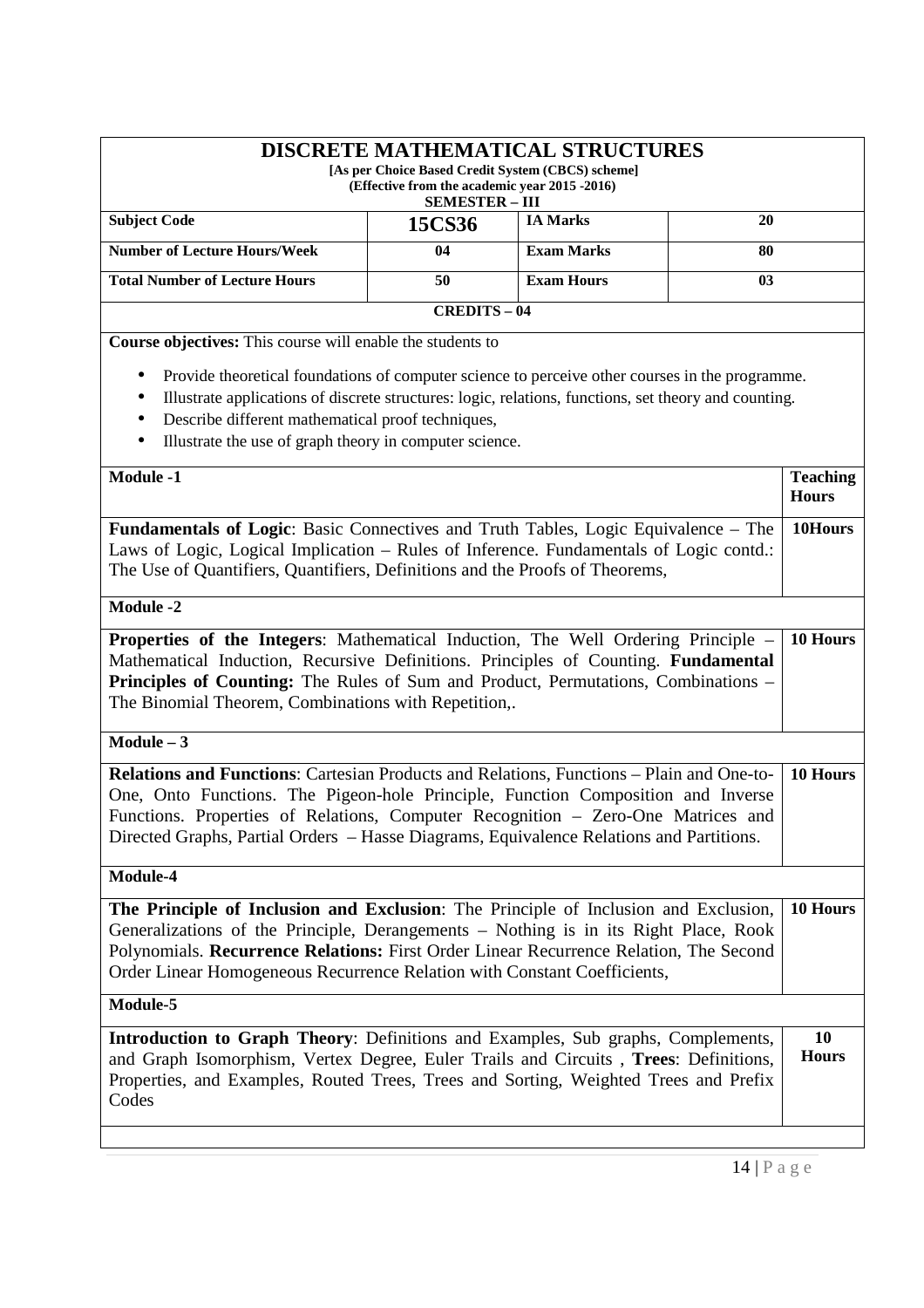**Course outcomes:** After studying this course, students will be able to:

- Use propositional and predicate logic in knowledge representation and truth verification.
- Demonstrate the application of discrete structures in different fields of computer science.
- Solve problems using recurrence relations and generating functions.
- Application of different mathematical proofs techniques in proving theorems in the courses.
- Compare graphs, trees and their applications.

## **Graduate Attributes (as per NBA)**

- 1. Engineering Knowledge
- 2. Problem Analysis
- 3. Conduct Investigations of Complex Problems
- 4. Design/Development of Solutions.

## **Question paper pattern:**

The question paper will have ten questions.

There will be 2 questions from each module.

Each question will have questions covering all the topics under a module.

The students will have to answer 5 full questions, selecting one full question from each module.

## **Text Books:**

1. Ralph P. Grimaldi: Discrete and Combinatorial Mathematics, , 5<sup>th</sup> Edition, Pearson Education. 2004. (Chapter 3.1, 3.2, 3.3, 3.4, Appendix 3, Chapter 2, Chapter 4.1, 4.2, Chapter 5.1 to 5.6, Chapter 7.1 to 7.4, Chapter 16.1, 16.2, 16.3, 16.5 to 16.9, and Chapter 14.1, 14.2, 14.3).

- 1. Basavaraj S Anami and Venakanna S Madalli: Discrete Mathematics A Concept based approach, Universities Press, 2016
- 2. Kenneth H. Rosen: Discrete Mathematics and its Applications, 6<sup>th</sup> Edition, McGraw Hill, 2007.
- 3. Jayant Ganguly: A Treatise on Discrete Mathematical Structures, Sanguine-Pearson, 2010.
- 4. D.S. Malik and M.K. Sen: Discrete Mathematical Structures: Theory and Applications, Thomson, 2004.
- 5. Thomas Koshy: Discrete Mathematics with Applications, Elsevier, 2005, Reprint 2008.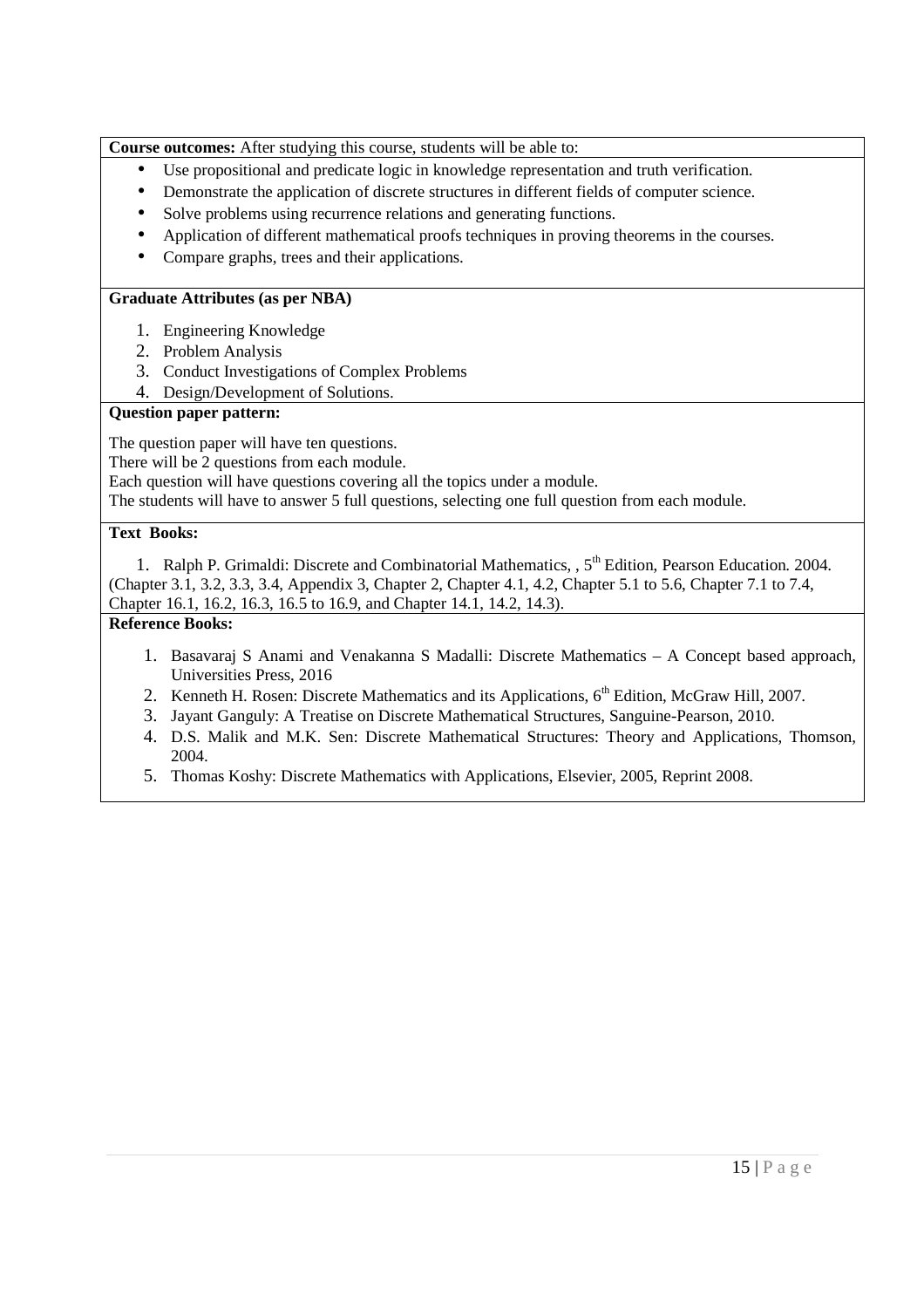# **ANALOG AND DIGITAL ELECTRONICS LABORATORY [As per Choice Based Credit System (CBCS) scheme] (Effective from the academic year 2015 -2016) SEMESTER - III**

| DEMIED I EN - III                    |                |                   |    |  |  |
|--------------------------------------|----------------|-------------------|----|--|--|
| <b>Laboratory Code</b>               | <b>15CSL37</b> | <b>IA Marks</b>   | 20 |  |  |
| <b>Number of Lecture Hours/Week</b>  | $01I + 02P$    | <b>Exam Marks</b> | 80 |  |  |
| <b>Total Number of Lecture Hours</b> |                | <b>Exam Hours</b> | 03 |  |  |
|                                      | $CREDITS - 02$ |                   |    |  |  |

**Course objectives:** This laboratory course enable students to get practical experience in design, assembly and evaluation/testing of

- Analog components and circuits including Operational Amplifier, Timer, etc.
- Combinational logic circuits.
- Flip Flops and their operations
- Counters and registers using flip-flops.
- Synchronous and Asynchronous sequential circuits.
- A/D and D/A converters

### **Descriptions (if any)**

### *Any simulation package like MultiSim / P-spice /Equivalent software may be used.*

Faculty-in-charge should demonstrate and explain the required hardware components and their functional Block diagrams, timing diagrams etc. Students have to prepare a write-up on the same and include it in the Lab record and to be evaluated.

**Laboratory Session-1:** Write-upon analog components; functional block diagram, Pin diagram (if any), waveforms and description. The same information is also taught in theory class; this helps the students to understand better.

**Laboratory Session-2:** Write-upon Logic design components, pin diagram (if any), Timing diagrams, etc. The same information is also taught in theory class; this helps the students to understand better.

*Note: These* **TWO Laboratory sessions** are used to fill the gap between theory classes and practical sessions. Both sessions are to be evaluated for 20 marks as lab experiments.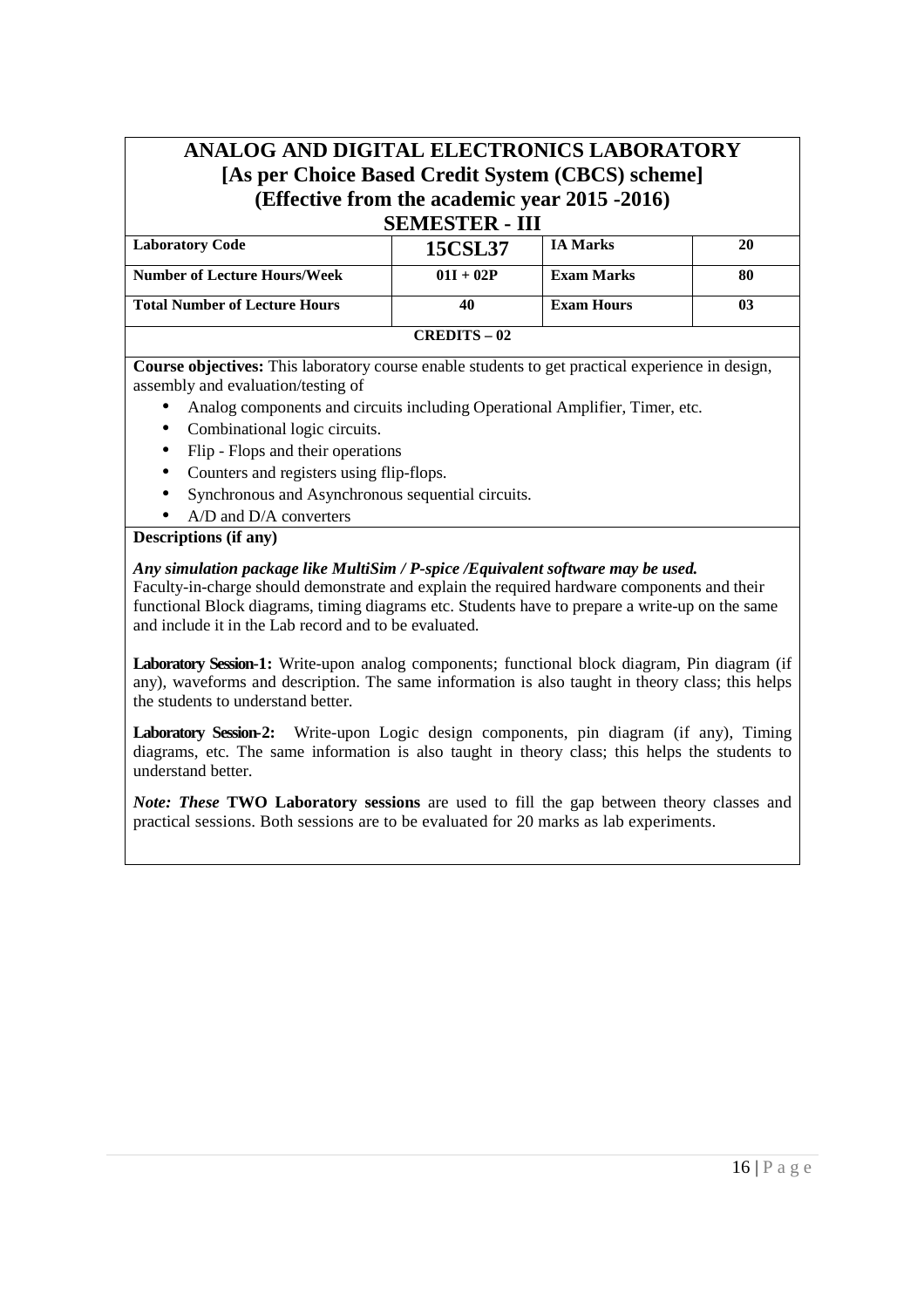# **Laboratory Experiments:**

- 1. a) Design and construct a Schmitt trigger using Op-Amp for given UTP and LTP values and demonstrate its working.
	- b) Design and implement a Schmitt trigger using Op-Amp using a simulation package for two sets of UTP and LTP values and demonstrate its working.
- 2. a) Design and construct a rectangular waveform generator (Op-Amp relaxation oscillator) for given frequency and demonstrate its working.
	- b) Design and implement a rectangular waveform generator (Op-Amp relaxation oscillator) using a simulation package and demonstrate the change in frequency when all resistor values are doubled.
- 3. Design and implement an Astable multivibrator circuit using 555 timer for a given frequency and duty cycle.

NOTE: hardware and software results need to be compared

### **Continued:**

- 4. Design and implement Half adder, Full Adder, Half Subtractor, Full Subtractor using basic gates.
- 5. a) Given a 4-variable logic expression, simplify it using Entered Variable Map and realize the simplified logic expression using 8:1 multiplexer IC.
	- b) Design and develop the Verilog /VHDL code for an 8:1 multiplexer. Simulate and verify its working.
- 6. a) Design and implement code converter I)Binary to Gray (II) Gray to Binary Code using basic gates.
- 7. Design and verify the Truth Table of 3-bit Parity Generator and 4-bit Parity Checker using basic Logic Gates with an even parity bit.
- 8. a) Realize a J-K Master / Slave Flip-Flop using NAND gates and verify its truth table.
	- b) Design and develop the Verilog / VHDL code for D Flip-Flop with positiveedge triggering. Simulate and verify it's working.
- 9. a) Design and implement a mod-n  $(n<8)$  synchronous up counter using J-K Flip- Flop ICs and demonstrate its working.
	- b) Design and develop the Verilog / VHDL code for mod-8 up counter. Simulate and verify it's working.
- 10. Design and implement an asynchronous counter using decade counter IC to count up from 0 to n  $(n \leq -9)$  and demonstrate on 7-segment display (using IC-7447).
- 11. Generate a Ramp output waveform using DAC0800 (Inputs are given to DAC through IC74393 dual 4-bit binary counter).

**Study experiment**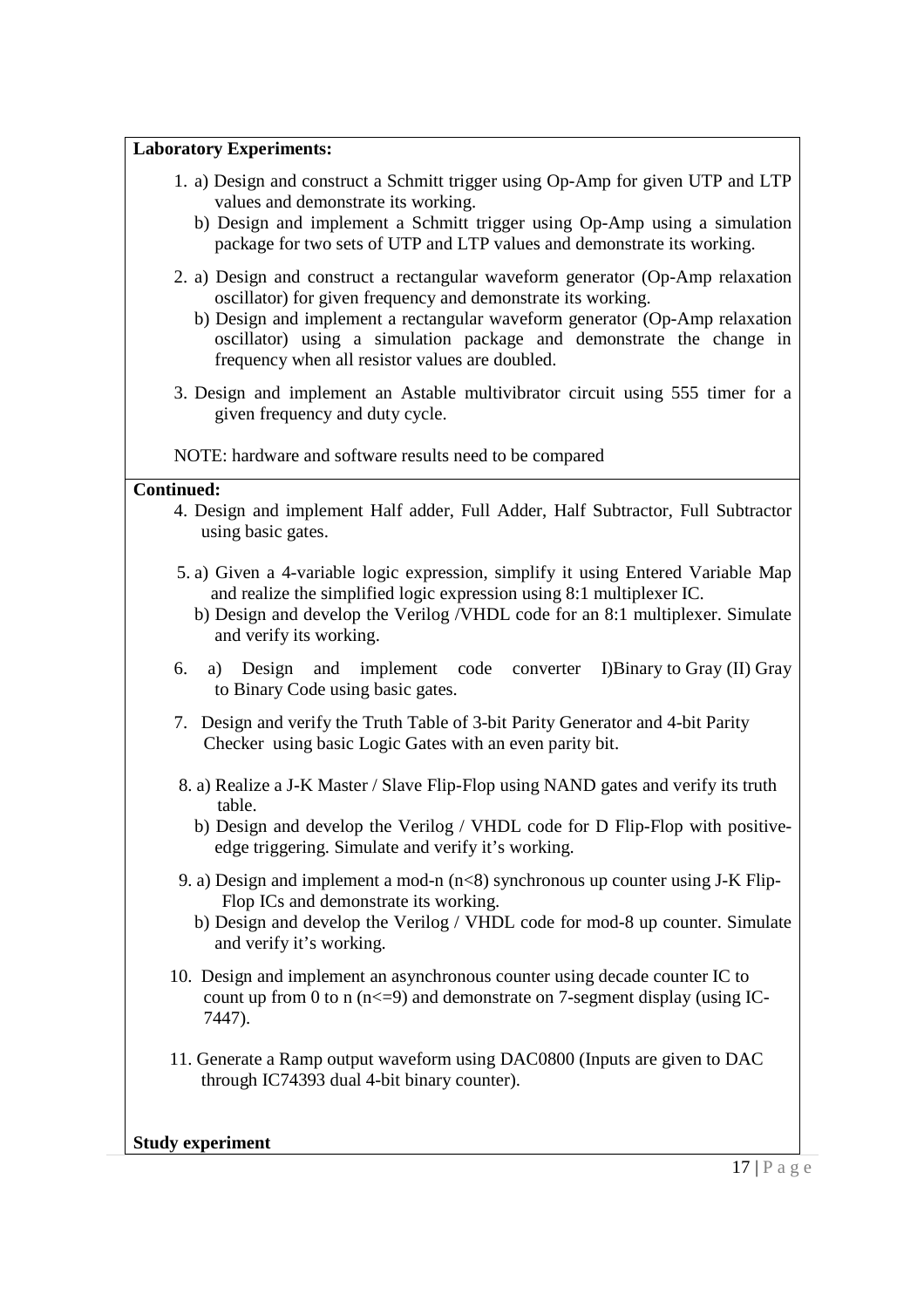## 12. To study 4-bitALU using IC-74181.

### **Course outcomes:**

On the completion of this laboratory course, the students will be able to:

- Use various Electronic Devices like Cathode ray Oscilloscope, Signal generators, Digital Trainer Kit, Multimeters and components like Resistors, Capacitors, Op amp and Integrated Circuit.
- Design and demonstrate various combinational logic circuits.
- Design and demonstrate various types of counters and Registers using Flip-flops
- Use simulation package to design circuits.
- Understand the working and implementation of ALU.

### **Graduate Attributes (as per NBA)**

- 1. Engineering Knowledge
- 2. Problem Analysis
- 3. Design/Development of Solutions
- 4. Modern Tool Usage

### **Conduction of Practical Examination:**

- 1 . All laboratory experiments (1 to 11 nos) are to be included for practical examination.
- 2 . Students are allowed to pick one experiment from the lot.
- 3 . Strictly follow the instructions as printed on the cover page of answer script.
- 4 . Marks distribution:
	- a ) For questions having part a only- Procedure + Conduction + Viva:**20 + 50 +10 =80 Marks**
	- b ) For questions having part a and b
		- Part a- Procedure + Conduction + Viva:1**0 + 35 +05= 50 Marks**
		- Part b- Procedure + Conduction + Viva:1**0 + 15 +05= 30 Marks**
- 5 . **Change of experiment is allowed only once and marks allotted to the procedure part to be made zero.**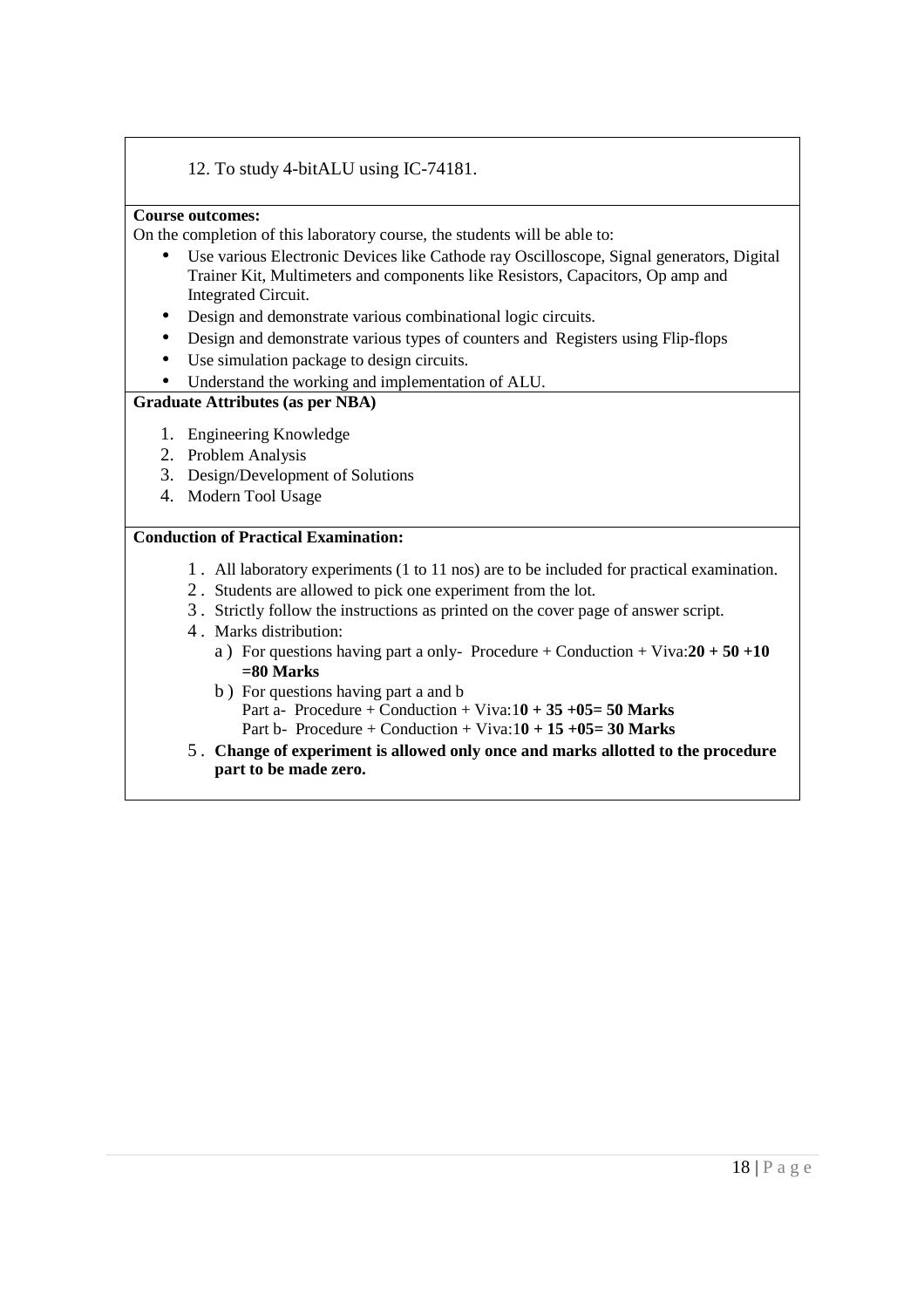| <b>DATA STRUCTURES LABORATORY</b><br>[As per Choice Based Credit System (CBCS) scheme]<br>(Effective from the academic year 2015 -2016) |                |                   |    |  |  |
|-----------------------------------------------------------------------------------------------------------------------------------------|----------------|-------------------|----|--|--|
| <b>SEMESTER - III</b>                                                                                                                   |                |                   |    |  |  |
| <b>Laboratory Code</b>                                                                                                                  | <b>15CSL38</b> | <b>IA Marks</b>   | 20 |  |  |
| <b>Number of Lecture Hours/Week</b>                                                                                                     | $01I + 02P$    | <b>Exam Marks</b> | 80 |  |  |
| <b>Total Number of Lecture Hours</b>                                                                                                    | 40             | <b>Exam Hours</b> | 03 |  |  |
| <b>CREDITS - 02</b>                                                                                                                     |                |                   |    |  |  |

### **Course objectives:**

This laboratory course enable students to get practical experience in design, develop, implement, analyze and evaluation/testing of

- Asymptotic performance of algorithms.
- Linear data structures and their applications such as stacks, queues and lists
- Non-Linear data structures and their applications such as trees and graphs
- Sorting and searching algorithms

### **Descriptions (if any)**

### **Implement all the experiments in C Language under Linux / Windows environment.**

### **Laboratory Experiments:**

- 1. Design, Develop and Implement a menu driven Program in C for the following **Array** operations
	- a. Creating an Array of **N** Integer Elements
	- b. Display of Array Elements with Suitable Headings
	- c. Inserting an Element (**ELEM**) at a given valid Position (**POS**)
	- d. Deleting an Element at a given valid Position(**POS**)
	- e. Exit.

Support the program with functions for each of the above operations.

- 2. Design, Develop and Implement a Program in C for the following operationson **Strings**
	- a. Read a main String (**STR),** a Pattern String (**PAT**) and a Replace String (**REP**)
	- b. Perform Pattern Matching Operation: Find and Replace all occurrences of **PAT** in **STR** with **REP** if **PAT** exists in **STR.** Report suitable messages in case **PAT** does not exist in **STR**

 Support the program with functions for each of the above operations. Don't use Built-in functions.

- 3. Design, Develop and Implement a menu driven Program in C for the following operations on **STACK** of Integers (Array Implementation of Stack with maximum size **MAX**)
	- a. *Push* an Element on to Stack
	- b. *Pop* an Element from Stack
	- *c.* Demonstrate how Stack can be used to check *Palindrome*
	- d. Demonstrate *Overflow* and *Underflow* situations on Stack
	- e. Display the status of Stack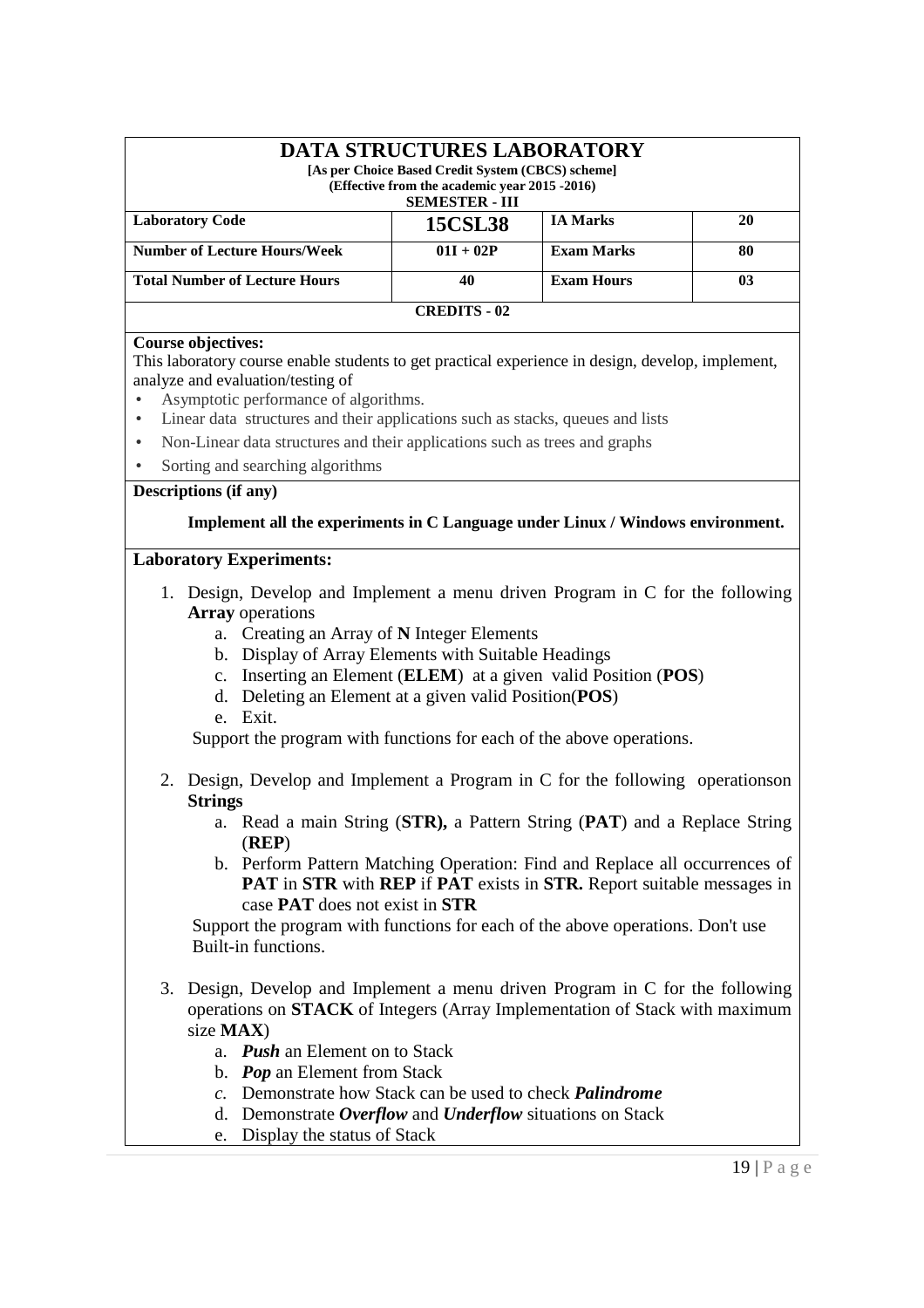f. Exit

Support the program with appropriate functions for each of the above operations

- 4. Design, Develop and Implement a Program in C for converting an Infix Expression to Postfix Expression. Program should support for both parenthesized and free parenthesized expressions with the operators: **+, -, \*, /, %(Remainder), ^(Power)** and **alphanumeric** operands**.**
- 5. Design, Develop and Implement a Program in C for the following Stack Applications
	- a. Evaluation of **Suffix expression** with single digit operands and operators: **+, -, \*, /, %, ^**
	- b. Solving **Tower of Hanoi** problem with **n** disks
- 6. Design, Develop and Implement a menu driven Program in C for the following operations on **Circular QUEUE** of Characters (Array Implementation of Queue with maximum size **MAX**)
	- a. Insert an Element on to Circular QUEUE
	- b. Delete an Element from Circular QUEUE
	- c. Demonstrate *Overflow* and *Underflow* situations on Circular QUEUE
	- d. Display the status of Circular QUEUE
	- e. Exit

Support the program with appropriate functions for each of the above operations

# **Continued:**

- 7. Design, Develop and Implement a menu driven Program in C for the following operations on **Singly Linked List (SLL)** of Student Data with the fields: *USN, Name, Branch, Sem, PhNo*
	- a. Create a **SLL** of **N** Students Data by using *front insertion*.
	- b. Display the status of **SLL** and count the number of nodes in it
	- c. Perform Insertion / Deletion at End of **SLL**
	- d. Perform Insertion / Deletion at Front of **SLL(Demonstration of stack)**
	- e. Exit
- 8. Design, Develop and Implement a menu driven Program in C for the following operations on **Doubly Linked List (DLL)** of Employee Data with the fields: *SSN, Name, Dept, Designation, Sal, PhNo*
	- a. Create a **DLL** of **N** Employees Data by using *end insertion*.
	- b. Display the status of **DLL** and count the number of nodes in it
	- c. Perform Insertion and Deletion at End of **DLL**
	- d. Perform Insertion and Deletion at Front of **DLL**
	- e. Demonstrate how this **DLL** can be used as **Double Ended Queue**
	- f. Exit